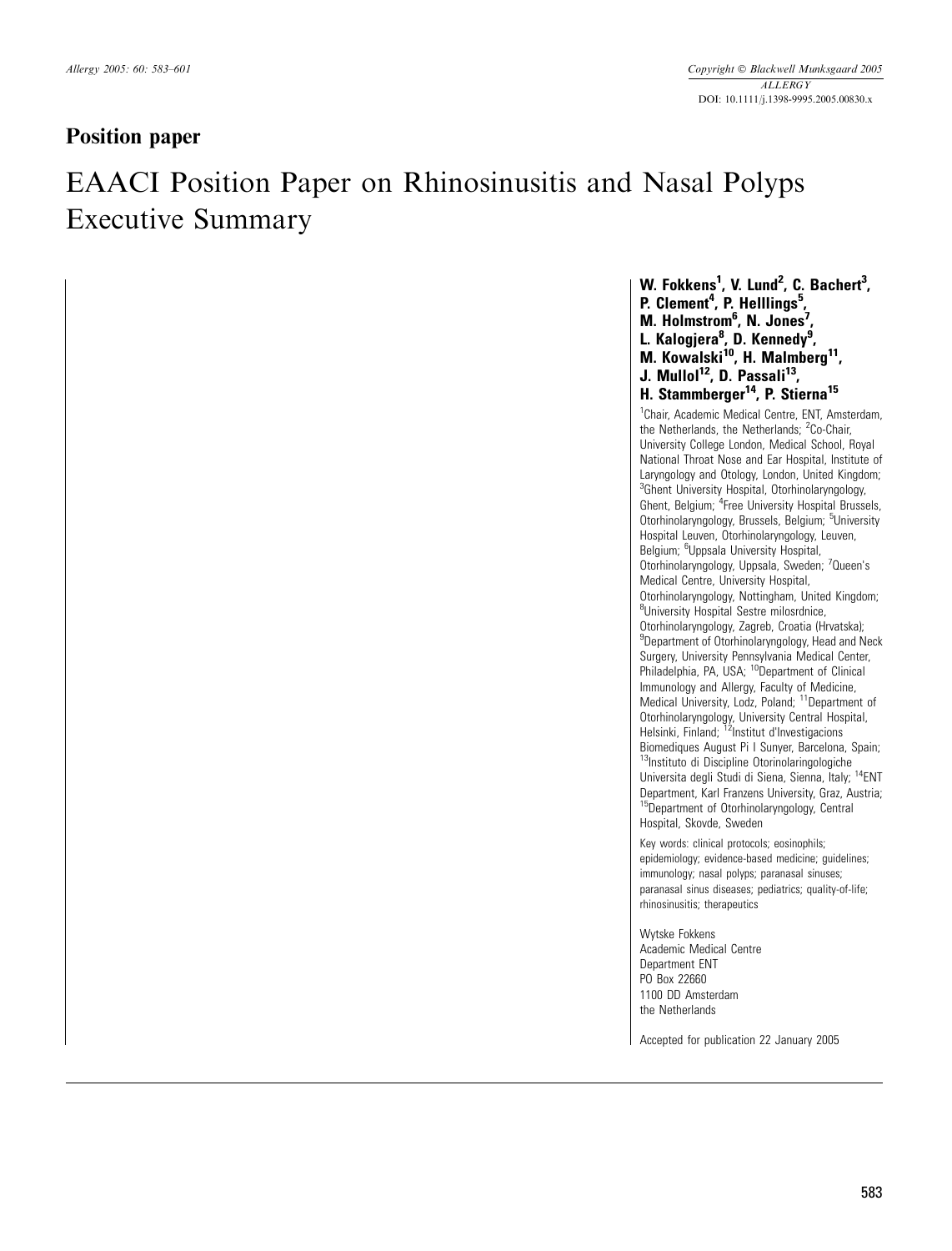## Introduction

Rhinosinusitis is a significant health problem which seems to mirror the increasing frequency of allergic rhinitis and which results in a large financial burden on society  $(1-3)$ . The last decade has seen the development of a number of guidelines, consensus documents and position papers on the epidemiology, diagnosis and treatment of rhinosinusitis and nasal polyposis (4–6).

Although of considerable assistance, the available consensus documents on chronic rhinosinusitis and nasal polyps do not answer a number of relevant questions that would unify the information and current concepts that exist in epidemiology, diagnosis, treatment and research. To add to this, none of these documents are evidence based.

Evidence-based medicine is an important method of preparing guidelines (7, 8). Moreover, the implementation of guidelines is equally important.

The EP<sup>3</sup>OS document, initated by the Academy of Allergology and Clinical Immunology (EAACI) and approved by the European Rhinologic Society (ERS), is intended to be state-of-the art for the specialist as well as for the general practitioner:

- to update their knowledge of rhinosinusitis and nasal polyposis;
- to provide an evidence-based documented revision of the diagnostic methods;
- to provide an evidence-based revision of the available treatments;
- to propose a stepwise approach to the management of the disease;
- to propose guidance for definitions and outcome measurements in research in different settings.

This executive summary focuses on definitions, diagnosis and treatment and the relation to allergy and lower airway disease. The whole document is published at the EAACI website (http://www.eaaci.org) and in the Journal Rhinology (Supplement 18, March 2005).

### Definition of rhinosinusitis/nasal polyps

Rhinitis and sinusitis usually coexist and are concurrent in most individuals; thus, the correct terminology is now rhinosinusitis.

In 2001 the WHO put together a working group on rhinitis and its impact on asthma (ARIA) (9). In this group rhinitis was classified according to duration and severity. Because rhinitis and sinusitis are so closely linked the definition of CRS/NP in the EPOS document is developed from the ARIA classification of rhinitis and based on symptomatology, duration and severity of disease.

The diagnosis of rhinosinusitis is made by a wide variety of practitioners, including allergologists, otolaryngologists, pulmonologists, primary care physicians and many others. Due to the large differences in technical possibilities to diagnose and treat rhinosinusitis/nasal polyps by various professions, definitions of CRS/NP should be tailored to the individual group.

Clinical definition of rhinosinusitis/nasal polyps

Rhinosinusitis (including nasal polyps) is defined as:

- Inflammation of the nose and the paranasal sinuses characterised by two or more symptoms:
	- blockage/congestion
	- discharge: anterior/post nasal drip
	- facial pain/pressure
	- reduction or loss of smell

and either

- Endoscopic signs:
	- polyps
	- mucopurulent discharge from middle meatus
	- oedema/mucosal obstruction primarily in middle meatus

and/or

- CT changes:
	- mucosal changes within ostiomeatal complex and/ or sinuses

Severity of disease. The disease can be divided into MILD and MODERATE/SEVERE based on total visual analogue scale (VAS) score (0–10 cm): MILD = VAS  $0-4$ , MODERATE/SEVERE = VAS 5-10.

To evaluate the total severity the patient is asked to indicate on a VAS the question:

How troublesome are your symptoms of rhinosinusitis?



Duration of disease. The disease can be divided into Acute/Intermittent (<12 weeks with complete resolution of symptoms) and Chronic/Persistent  $(>12$  weeks symptoms with no complete resolution of symptoms).

## Definition for epidemiology/General Practice

For epidemiological studies the definition is based on symptomatology without ENT examination or radiology.

Acute/Intermittent Rhinosinusitis is defined as sudden onset of two or more of the symptoms:

- blockage/congestion
- discharge anterior/post nasal drip
- facial pain/pressure
- reduction/loss of smell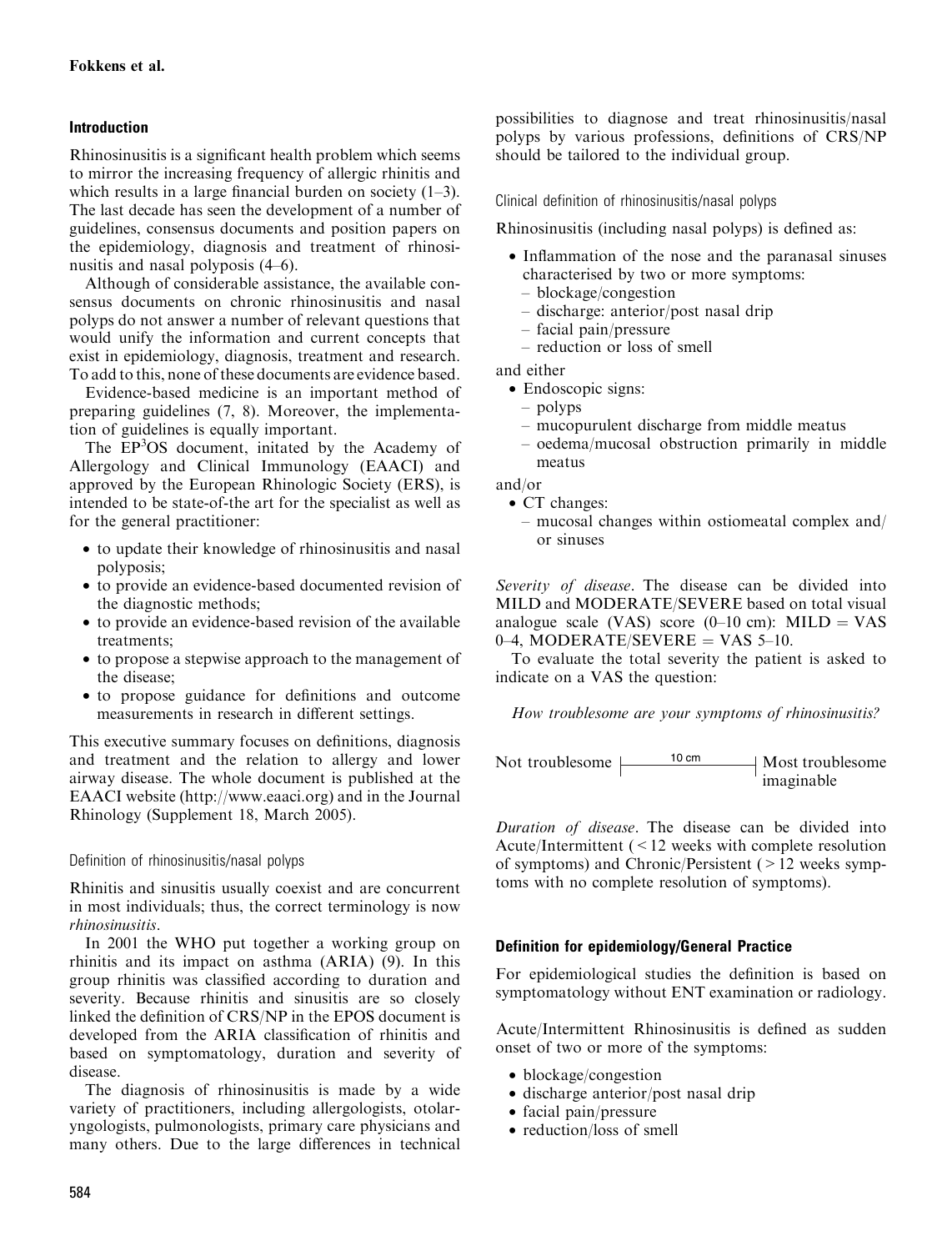for  $\leq 12$  weeks:

- with symptomfree intervals if the problem is intermittent
- with validation by telephone or interview

Questions on allergic symptoms i.e. sneezing, watery rhinorrhea, nasal itching and itchy watery eyes should be included.

Common cold/viral rhinosinusitis is defined as:

• duration of symptoms for less than 10 days

Acute/Intermittent non-viral rhinosinusitis is defined as:

• increase of symptoms after 5 days or persistent symptoms after 10 days with less than 12 weeks duration

Persistent/Chronic Rhinosinusitis/nasal polyps is defined as:

- nasal congestion/obstruction/blockage with:
	- facial pain/pressure, or
	- discoloured discharge (anterior/posterior-nasal drip), or
	- reduction/loss of smell
- for  $>12$  weeks
- with validation by telephone or interview.

Questions on allergic symptoms i.e. sneezing, watery rhinorrhea, nasal itching and itchy watery eyes should be included. Also include questions on intermittent disease (see definition above).

#### Definition for research

For research purposes Chronic Rhinosinusitis (CRS) is the major finding and Nasal Polyposis (NP) is considered a subgroup of this entitiy. For the purpose of a study, the differentiation between CRS and NP must be based on out-patient endoscopy. The research definition is based on the presence of polyps and prior surgery.

Definitions when no earlier sinus surgery has been performed

Polyposis bilateral—endoscopically visualised in middle meatus.

Chronic rhinosinusitis bilateral—no visible polyps in middle meatus, if necessary following decongestant.

This definition accepts that there is a spectrum of disease in CRS which includes polypoid change in the sinuses and/or middle meatus but excludes those with polypoid disease presenting in the nasal cavity to avoid overlap.

Definitions when sinus surgery has been performed

Once surgery has altered the anatomy of the lateral wall, the presence of polyps is defined as pedunculated lesions as opposed to cobblestoned mucosa >6 months after surgery on endoscopic examination. Any mucosal disease without overt polyps should be regarded as CRS.

#### Rhinosinusitis and Allergy

Acute rhinosinusitis. Review articles on sinusitis have suggested that atopy predisposes to rhinosinusitis (10). This theory is attractive given the popularity of the concept that disease in the ostiomeatal area contributes to sinus disease in that the mucosa in an individual with allergic rhinitis might be expected to be swollen and more liable to obstruct sinus ostia, reduce ventilation, lead to mucus retention that might be more prone to become infected. Furthermore there has been an increase in the body of opinion that regard the mucosa of the nasal airway as being in a continuum with the paranasal sinuses and hence the term rhinosinusitis (11). The number of studies determining the occurrence of acute rhinosinusitis in patients with and without allergy is very limited.

Savolainen studied the occurrence of allergy in 224 patients with verified acute rhinosinusitis by means of an allergy questionnaire, skin testing, and nasal smears. Allergy was found in 25% of the patients and considered probable in another 6.5%. The corresponding percentages in the control group were 16.5 and 3, respectively. There were no differences between allergic and non-allergic patients in the number of prior acute sinusitis episodes or of previously performed sinus irrigations. Bacteriological and radiological findings did not differ significantly between the groups (12). Alho showed that subjects with allergic IgE-mediated rhinitis had more severe paranasal sinus changes in CT scans than nonallergic subjects during viral colds. These changes indicate impaired sinus functioning and may increase the risk of bacterial sinusitis (13).

In conclusion: although an attractive hypothesis we can repeat the statement made a decade ago, there remain no published prospective reports on the incidence of infective rhinosinusitis in populations with and without clearly defined allergic rhinosinusitis (14).

Chronic rhinosinusitis. It has been postulated (15) that swelling of the nasal mucosa in allergic rhinitis at the site of the sinus ostia may compromise ventilation and even obstruct sinus ostia, leading to mucus retention and infection. Furthermore, there has been an increase in the body of opinion that regard the mucosa of the nasal airway as being in a continuum with the paranasal sinuses and hence the term 'rhinosinusitis' was introduced (11). However, critical analysis of the papers linking atopy as a risk factor to infective rhinosinusitis (chronic or acute) reveal that whilst many of the studies suggest a higher prevalence of allergy in patients presenting with symptoms consistent with sinusitis than would be expected in the general population, there may well have been a significant selection process, because the doctors involved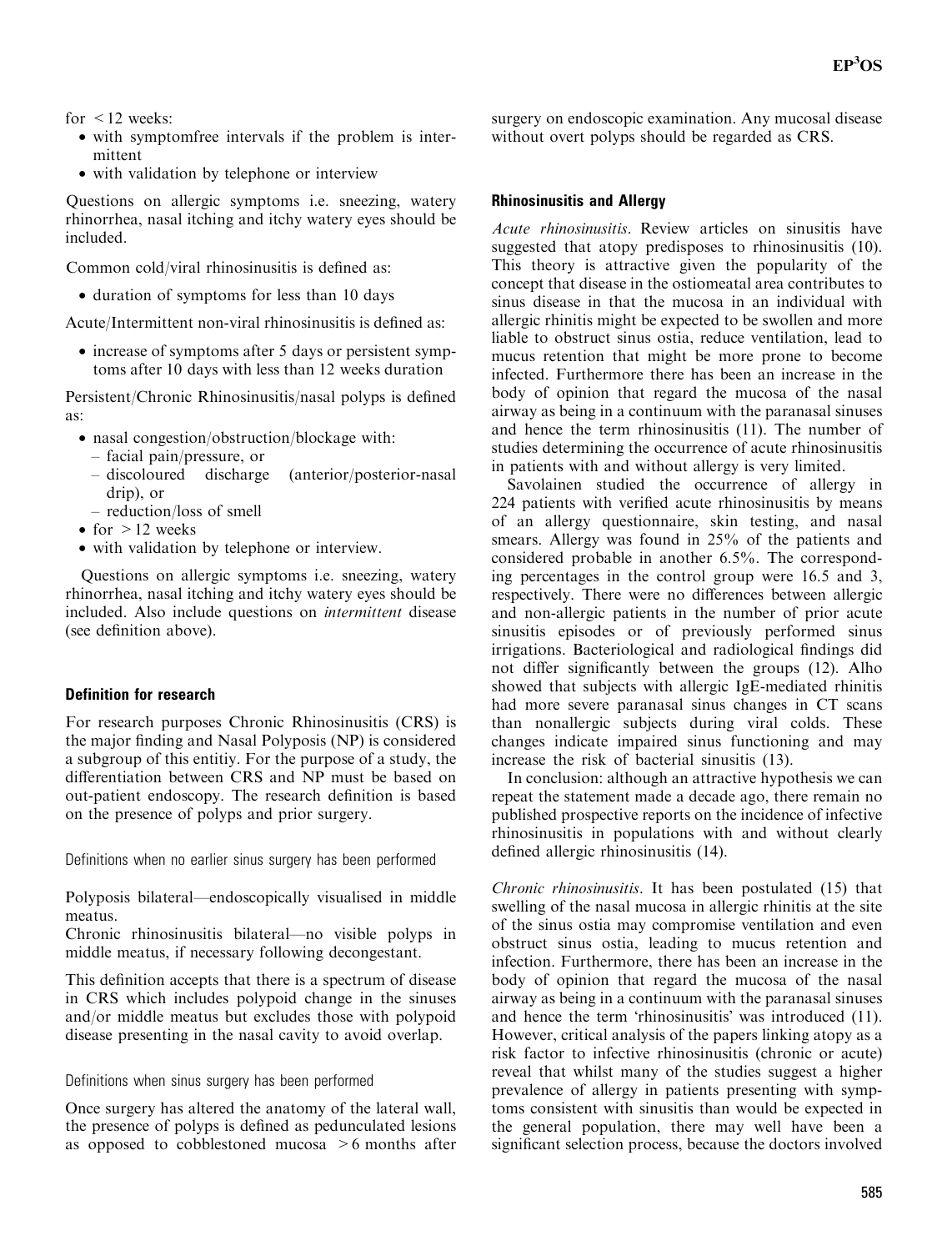often had an interest in allergy (16–21). A number of studies report that markers of atopy are more prevalent in populations with chronic rhinosinusitis. Benninger reported that 54% of outpatients with chronic rhinosinusitis had positive skin prick tests (22). Among CRS patients undergoing sinus surgery, the prevalence of positive skin prick tests ranges from 50 to 84% (12, 23, 24), of which the majority  $(60\%)$  have multiple sensitivities  $(24)$ . As far back as 1975, Friedman reported an incidence of atopy in 94% of patients undergoing sphenoethmoidectomies (25).

However, the role of allergy in CRS is questioned by other epidemiologic studies showing no increase in the incidence of infectious rhinosinusitis during the pollen season in pollen-sensitized patients (14). In a small prospective study, no difference in prevalence of purulent rhinosinusitis was found between patients with and without allergic rhinitis (26). Newman et al. reported that whilst 39% of patients with CRS had asthma, raised specific IgE or an eosinophilia, only 25% had true markers to show they were atopic (27). Finally, Emanuel et al. (24)found relatively lower percentages of allergic patients in the group of patients with the most severe sinus disease on CT scan and Iwens et al. (28) reported that the prevalence and extent of sinus mucosa involvement on CT was not determined by the atopic state.

Radiological studies are unhelpful in unravelling the correlation between allergy and rhinosinusitis. High percentages of sinus mucosa abnormalities are found on radiological images of allergic patients, e.g. 60% incidence of abnormalities on CT scans among subjects with ragweed allergy during the season (29). However, one should interpret this data with caution in view of the fact that high percentages of incidental findings are found on radiological images of the sinus mucosa in individuals without nasal complaints, ranging from 24.7% to 49.2% (30–33), that the normal nasal cycle induces cyclical changes in the nasal mucosa volume (34), and that radiological abnormalities contribute minimally to the patient's symptoms (29).

Notwithstanding the lack of hard epidemiologic evidence for a clear causal relationship between allergy and CRS, it is clear that failure to address allergy as a contributing factor to CRS diminishes the probability of success of a surgical intervention (35). Among allergy patients undergoing immunotherapy, those who felt most helped by immunotherapy were the subjects with a history of recurrent rhinosinusitis, and about half of the patients, who had had sinus surgery before, believed that the surgery alone was not sufficient to completely resolve the recurrent episodes of infection (35).

Lower airway involvement in CRS. Recent evidence suggests that allergic inflammation in the upper and lower airways coexist and should be seen as a continuum of inflammation, with inflammation in one part of the airway influencing its counterpart at a distance. The arguments and consequences of this statement are summarized in the ARIA document (9). Rhinosinusitis and lower airway involvement are also frequently associated in the same patients, but their interrelationship is poorly understood.

Studies on radiographic abnormalities of the sinuses in asthmatic patients have shown high prevalences of abnormal sinus mucosa (36, 37). All patients with steroid dependant asthma had abnormal mucosal changes on CT compared to 88% with mild to moderate asthma (38). Again caution should be exercised in the interpretation of these studies. Radiographically detected sinus abnormalities in sensitized patients may reflect inflammation related to the allergic state rather than to sinus infection.

## **Diagnosis**

Assessment of rhinosinusitis symptoms

Subjective assessment of rhinosinusitis is based on symptoms:

- nasal blockage, congestion or stuffiness
- nasal discharge or postnasal drip, often mucopurulent
- facial pain or pressure, headache
- reduction/loss of smell

Besides these local symptoms, there are distant and general symptoms. Distant symptoms are pharyngeal, laryngeal and tracheal irritation causing sore throat, dysphonia and cough, whereas general symptoms include drowsiness, malaise and fever. Individual variations of these general symptom patterns are many (39–44).

The symptoms are principally the same in intermittent and persistent rhinosinusitis as well as in nasal polyposis, but the symptom pattern and intensity may vary. Acute forms of infections, both acute intermittent and acute exacerbations in persistent, have usually more distinct and often more severe symptoms.

Simple nasal polyps may cause constant non-periodic nasal blockage, which can have a valve-like sensation allowing better airflow in only one direction. Nasal polyps may cause nasal congestion, which can be a feeling of pressure and fullness in the nose and paranasal cavities. This is typical for ethmoidal polyposis, which in severe cases can cause widening of the nasal and paranasal cavities demonstrated radiologically and in extreme cases, hyperteliorism. Disorders of smell are more prevalent in patients with nasal polyps than in other chronic rhinosinusitis patients (45).

Validation of subjective symptoms assessment. Validation of the rhinosinusitis symptoms to show the relevance in distinguishing disease modalities and repeatability between ratings of the same patient (intrapatient) and between different patients (interpatient) have been done. Lately, more specific and validated subjective symptom scoring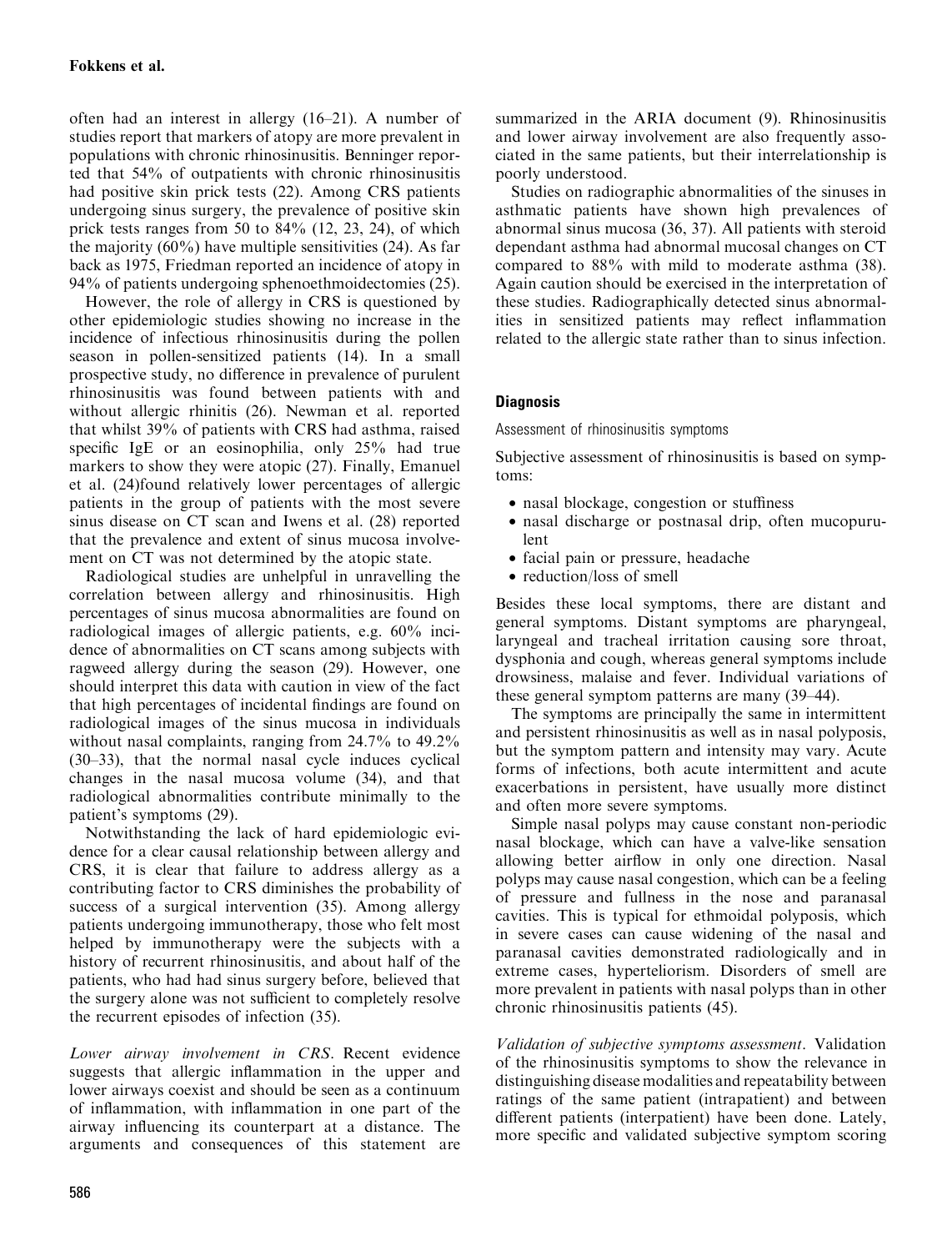toolshavebecome availablewith the development of quality of life (QoL) evaluations. These are either assess general health evaluating (46, 47) or are disease specific (48, 49).

Overall rating of rhinosinusitis severity can be obtained as such or by total symptoms scores, which are summed scores of the individual symptoms scores. These are both commonly used, but according to an old validation study for measuring the severity of rhinitis, scores indicating the course ofindividual symptoms should not be combined into a summed score, rather the patient's overall rating of the condition should be used (50). QoL methods have produced validated questionnaires which measure the impact of overall rhinosinusitis symptoms on everyday life (48).

#### Examination

Anterior rhinoscopy. Anterior rhinoscopy alone is inadequate, but remains the first step in examining a patient with these diseases.

Endoscopy. This may be performed without and with decongestion and semi-quantitative scores (41) for polyps, oedema, discharge, crusting and scarring (post-operatively) can be obtained. A number of staging systems for polyps have been proposed (51–53). Johansson showed good correlation between a 0–3 scoring system and their own system in which they estimated the percentage projection of polyps from the lateral wall and the percentage of the nasal cavity volume occupied by polyps. However, they did not find a correlation between size of polyps and symptoms. (Level III).

Nasal cytology, biopsy and microbiology. A positive nasal smear may be helpful in indicating the aetiology of disease (54, 55) but a negative smear is not conclusive. The advantage of the technique is its cheapness. However, quantification and changes as a result of therapy in chronic rhinosinusitis/nasal polyposis have not been routinely used.

A biopsy may be indicated to exclude more sinister and severe conditions such as neoplasia and the vasculitides.

Several microbiology studies (56–59) [Evidence Level IIb] have shown a reasonable correlation between specimens taken from the middle meatus under endoscopic control and proof puncture leading to the possibility of microbiological confirmation of both the pathogen and its response to therapy (56–60).

#### Imaging

Plain sinus x-rays. Plain sinus x-rays are insensitive and of limited usefulness for the diagnosis of rhinosinusitis due to the number of false positive and negative results (61–63).

Transillumination. Transillumination was advocated in the 1970 as an inexpensive and efficacious screening modality for sinus pathology (64). The insensitivity and unspecificity makes it unreliable for the diagnosis of rhinosinusitis (65).

CT scanning. CT scanning is the imaging modality of choice confirming the extent of pathology and the anatomy. However, it should not be regarded as the primary step in the diagnosis of the condition but rather corroborates history and endoscopic examination after failure of medical therapy.

A range of staging systems based on CT scanning have been described using stages 0–4 and of varying complexity (27, 51, 66–70). However, the correlation between CT findings and symptom scores has been shown to be consistently poor and is not a good indicator of outcome (71) [Evidence Level IIb]. In addition for ethical reasons a CT scan is generally only performed post-operatively when there are persistent problems and therefore CT staging or scoring can only be considered as an inclusion criterion for studies and not as an outcome assessment.

The Lund-Mackay system relies on a score of 0–2 dependent upon the absence, partial or complete opacification of each sinus system and of the ostiomeatal complex, deriving a maximum score of 12 per side (51).

This has been validated in several studies (72) [Evidence Level IIb] and was adopted by the Rhinosinusitis Task Force Committee of the American Academy of Otolaryngology Head and Neck Surgery in 1996 (6).

MRI. MRI is not the primary imaging modality in chronic rhinosinusitis and is usually reserved in combination with CT for the investigation of more serious conditions such as neoplasia.

#### Quality of Life

During the last decade more attention has been paid to not only symptoms but also to patient's quality of life (QoL) (49). However, it is of interest that the severity of nasal symptoms do not always correlate with QoL scales (73) [Evidence Level IIb]. The QOL questionnaires can provide either general (generic) or disease specific health assessment.

General health status instruments. Generic measurements enable the comparison of patients suffering from chronic rhinosinusitis with other patient groups. Of these the Medical Outcomes Study Short Form 36 (SF36) (46) is by far the most widely used and well validated and this has been used both pre- and post-operatively in chronic rhinosinusitis. (74, 75) [Evidence Level IIa,IIb].

In a generic SF-36 survey the scores of chronic rhinosinusitis patients were compared to those of a healthy population. The results showed statistically significant differences in seven of eight domains (76). Gliklich and Metson (77) have reported that patients with chronic rhinosinusitis have more bodily pain and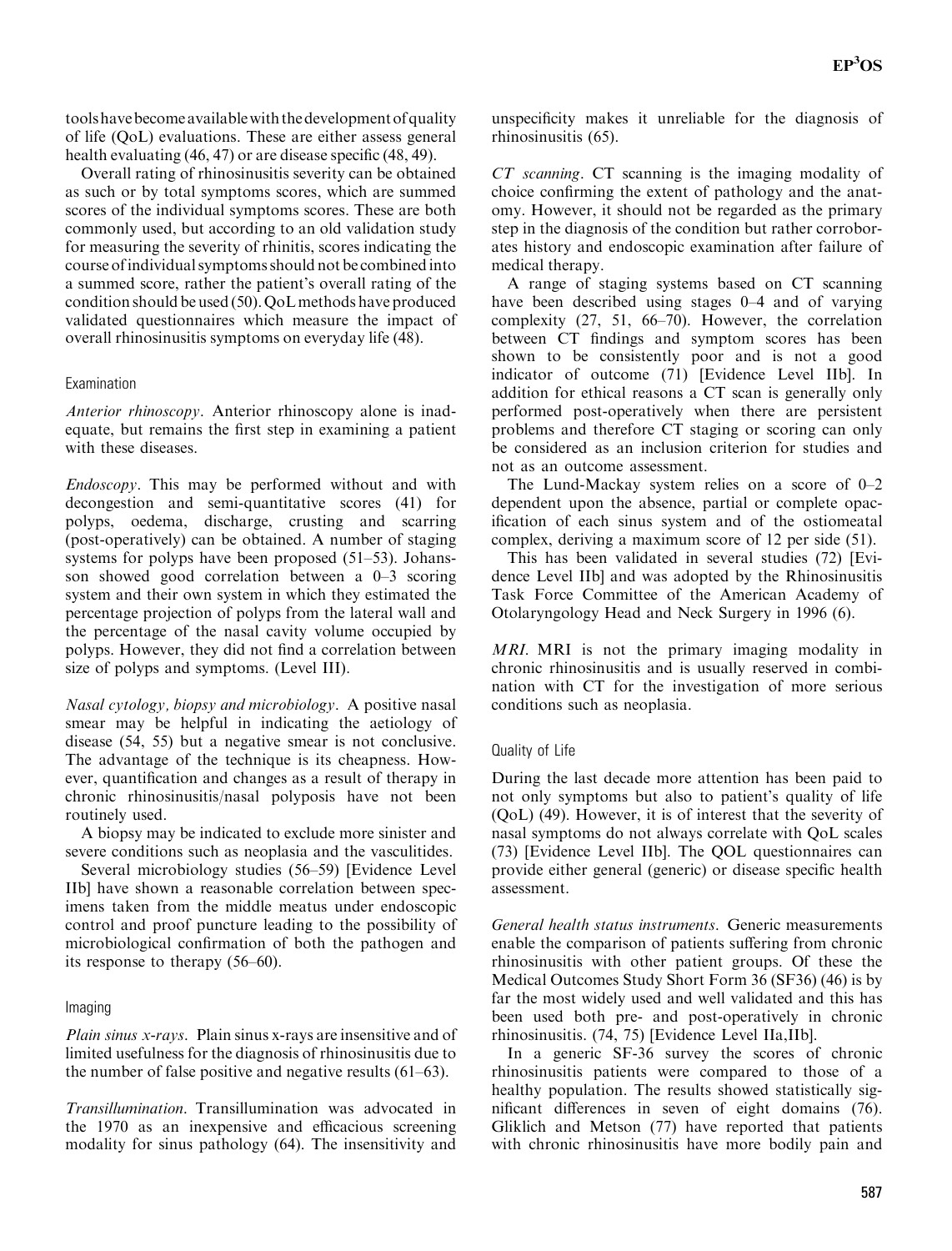worse social functioning than for example patients with chronic obstructive pulmonary disease, congestive heart failure, or back pain.

Winstead and Barrett (75) confirmed a similar degree of impact on general quality of life in chronic rhinosinusitis with the SF-36. Following endoscopic sinus surgery they demonstrated a return to normality in all eight domains six months post-operatively which was maintained at twelve months.

Radenne et al. have studied the QoL of nasal polyposis patients using a generic SF-36 questionnaire (73). Polyposis impaired the QoL more than for example perennial rhinitis. Treatment significantly improved the symptoms and the QoL of the polyposis patients. FESS surgery on asthmatic patients with massive nasal polyposis improved nasal breathing and QoL, and also the use of asthma medications was significantly reduced (78).

Disease specific health status instruments. Several disease specific questionnaires for evaluation of quality of life in chronic rhinosinusitis have been published. In these questionnaires specific symptoms for rhinosinusitis are included. Such areas include headache, facial pain or pressure, nasal discharge or postnasal drip, and nasal congestion.

Rhinosinusitis outcome measure (RSOM). This contains 31 items classified into 7 domains and takes approximately 20 minutes to complete (79). Modifications of this test are the Sinonasal Outcome Test 20 (SNOT 20) which is validated and easy to use (80) and has been used in a number of studies both medical and surgical (71, 74) [Evidence Levels Ib, IIb]; the Sinonasal Outcome Test 16 (SNOT 16) (81) and the 11 point Sinonasal Assessment Questionnaire (SNAQ-11) (82).

In a recent randomised study of patients with chronic rhinosinusitis/nasal polyposis, treatment was either endoscopic sinus surgery or three months of a macrolide antibiotic such as erythromycin (74). Patients were followed up at 3, 6, 9 and 12 months with a variety of parameters including visual analogue scores of nasal symptoms, SNOT 20, SF-36, nitric oxide measurements of upper and lower respiratory tract expired air, acoustic rhinometry, saccharine clearance test and nasal endoscopy. The study showed that there had been improvement in all subjective and objective parameters  $(P < 0.01)$  but there was no difference between the medical and surgical groups except that total nasal volume as measured by acoustic rhinometry was greater in the surgical group. This study shows the usefulness of objective measurement in confirming subjective impressions (Evidence Level 1b).

Chronic Sinusitis Survey (CSS). This is a 6 item duration based monitor of sinusitis specific outcomes which has both systemic and medication-based sections (83). In common with other questionnaires, it is rather better at determining the relative impact of chronic rhinosinusitis compared to other diseases than as a measure of improvement following therapeutic intervention but can be a useful tool (49, 84) [Evidence Level IIb].

Mean scores one year after endoscopic frontal sinus surgery showed a significant improvement in symptoms of pain, congestion, and drainage as measured by the Chronic Sinusitis Survey. Medication use was also significantly reduced (85).

Other disease specific tests are the Rhinosinusitis Disability Index (RSDI) (48, 86), the Chronic Rhinosinusitis Type Specific Questionnaire (87) and the Rhinitis Symptom Utility Index (RSUI) (88).

The well known Rhinoconjunctivitis quality of life questionnaire (RQLQ) focuses on allergy and is of less relevance in chronic rhinosinusitis and nasal polyposis (89).

General. Most questionnaires concentrate on the duration of the symptoms and not on the severity of the symptoms. A QoL questionnaire developed by Damm et al includes the severity of the symptom scale (43). The domains in the questionnaire are the overall quality of life, nasal breathing obstruction, post-nasal drip or discharge, dry mucosa, smell, headache and asthmatic complaints.

### Evidence based schemes for diagnostic and treatment

#### Introduction

The following schemes for diagnosis and treatment are the result of a critical evaluation of the available evidence.

#### Table 1. Therapy in acute/intermittent rhinosinusitis

| Therapy                                                        | Level                                                | Grade of<br>recommendation | Relevance                                   |
|----------------------------------------------------------------|------------------------------------------------------|----------------------------|---------------------------------------------|
| antibiotic (90).                                               | 1a (49 studies)                                      | Α                          | yes: after<br>5 days, or in<br>severe cases |
| topical steroid                                                | 1b (1 study not<br>yet published)                    | B                          | yes                                         |
| addition of<br>topical steroid<br>to antibiotic (91-94)        | lb                                                   | Α                          | yes                                         |
| oral steroid (95, 96)                                          | no evidence<br>$(1 \text{ study} +, \text{ one } -)$ | D                          | no                                          |
| addition of oral<br>antihistamine<br>in allergic patients (97) | 2h                                                   | R                          | no                                          |
| nasal saline<br>douche (98, 99)                                | no evidence                                          | D                          | no                                          |
| decongestion (100-102)                                         | no evidence                                          | D                          | yes as<br>symtomatic<br>relief              |
| mucolytics (103, 104)                                          | no evidence                                          | D                          | no                                          |
| bacterial lysates<br>(105, 106)                                | 2h                                                   | R                          | no                                          |
| phytotherapy (107, 108)                                        | 2h                                                   | B                          | no                                          |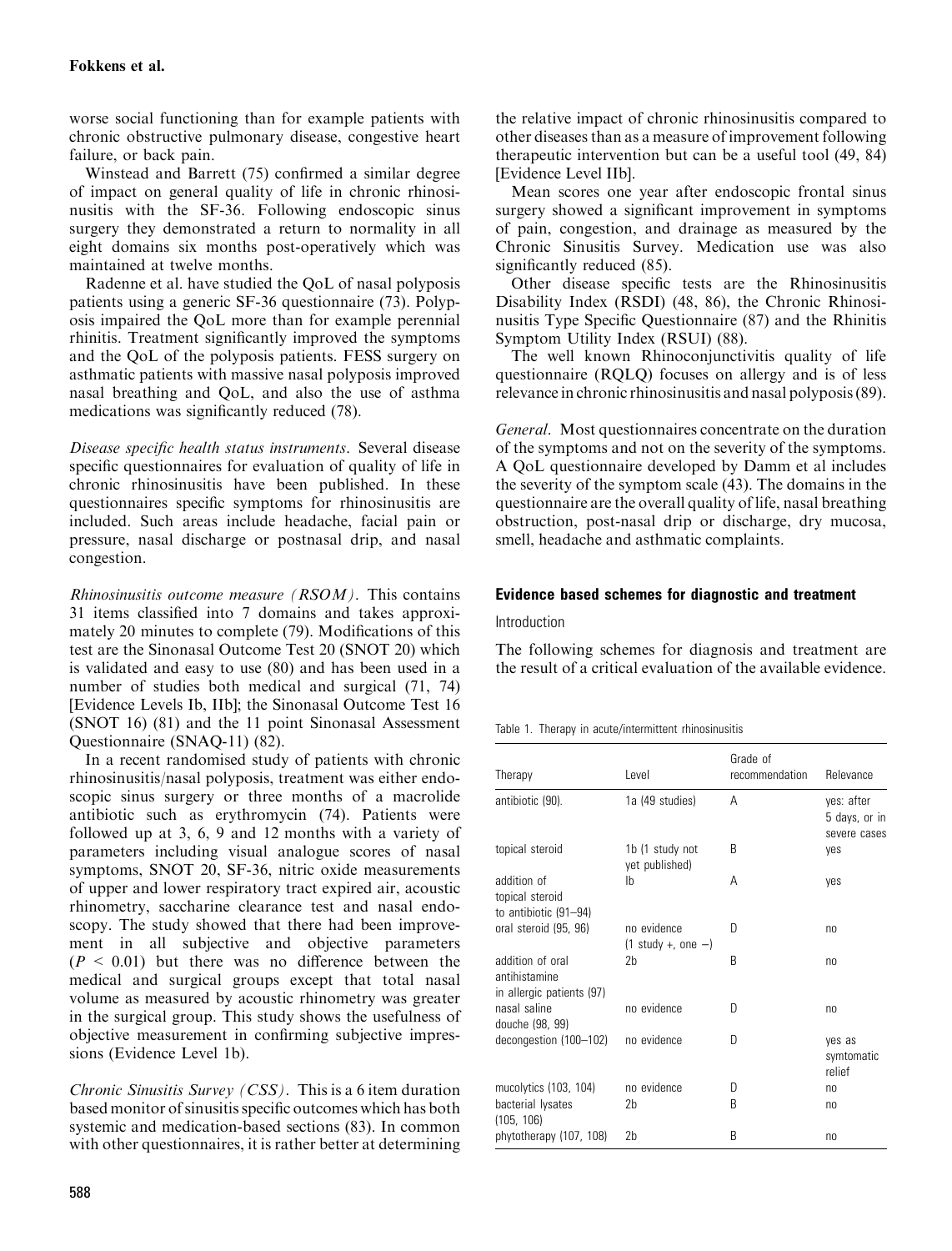Table 2. Therapy in chronic rhinosinusitis\*

|                                                                           |                              | Grade of       |                                   |
|---------------------------------------------------------------------------|------------------------------|----------------|-----------------------------------|
| Therapy                                                                   | Level                        | recommendation | Relevance                         |
| oral antibiotic therapy<br>short term <2 weeks<br>$(109 - 113)$           | $\mathbf{III}$               | C              | no                                |
| oral antibiotic therapy<br>long term $\sim$ 12 weeks<br>$(74, 114 - 118)$ | Ш                            | C              | yes                               |
| antibiotics - topical<br>$(119, 120 - 123)$ .                             | Ш                            | D              | no                                |
| steroid $-$ topical (122, 124-127)                                        | lb                           | A              | yes                               |
| steroid $-$ oral                                                          | IV                           | D              | no                                |
| nasal saline douche (128-131)                                             | III no data<br>on single use | C              | yes, for<br>symptomatic<br>relief |
| decongestant oral/topical                                                 | no data<br>on single use     | D              | no                                |
| mucolytics (132)                                                          | Ш                            | C              | no                                |
| antimycotics - systemic                                                   | no data                      | D              | no                                |
| antimycotics $-$ topical (133–135)                                        | $\mathsf{lb}(-)$             | D              | no                                |
| oral antihistamine<br>added in allergic patients                          | no data                      | D              | n <sub>0</sub>                    |
| allergen avoidance in<br>allergic patients                                | IV                           | D              | yes                               |
| proton pump inhibitors (136-138)                                          | Ш                            | С              | no                                |
| bacterial Lysates (139)                                                   | 2h                           | C              | no                                |
| immunotherapy                                                             | no data                      | D              | no                                |
| phytotherapy                                                              | no data                      | D              | no                                |

\*Some of these studies also included patients with nasal polyposis in addition to CRS.

\*Acute exacerbations of CRS should be treated like acute rhinosinusitis.

Table 3. Postoperative treatment in chronic rhinosinusitis\*

| Therapy                                                             | Level                | Grade of<br>recommendation | Relevance                                                          |
|---------------------------------------------------------------------|----------------------|----------------------------|--------------------------------------------------------------------|
| oral antibiotics short IV<br>term $<$ 2 weeks<br>$(112, 140 - 142)$ |                      | D                          | immediately post-operative,<br>if pus was seen<br>during operation |
| oral antibiotics long<br>term $\sim$ 12 weeks<br>$(114 - 117)$      | Ш                    | C                          | yes                                                                |
| topical steroids<br>(143)                                           | 1b (negative) D      |                            | yes: immediately<br>post-operative<br>no: long term therapy        |
| oral steroids                                                       | no data<br>available | D                          | yes: immediately<br>post-operative<br>no: long term therapy        |
| nasal douche                                                        | no data<br>available | D                          | yes: immediately<br>post-operative<br>no: long term therapy        |

\*Some of these studies also included patients with nasal polyposis in addition to CRS.

Tables 1–5 give the level of evidence and grade of recommendation for the available therapy. Under relevance it is indicated whether the group of authors think this treatment to be of relevance in the indicated disease.

|  |  | Table 4. Therapy in nasal polyposis |  |
|--|--|-------------------------------------|--|

|                                                        |                              | Grade of       |                                  |
|--------------------------------------------------------|------------------------------|----------------|----------------------------------|
| Therapy                                                | Level                        | recommendation | Relevance                        |
| oral antibiotics short<br>term $<$ 2 weeks             | no data<br>available         | D              | no                               |
| oral antibiotic long<br>term $\sim$ 12 weeks (74, 118) | Ш                            | C              | yes                              |
| topical antibiotics                                    | no data<br>available         |                | no                               |
| topical steroids (144-146)                             | 1 b (>10)                    | A              | yes                              |
| oral steroids (147-150)                                | Ш                            | C              | yes                              |
| nasal douche                                           | III no data<br>in single use | D              | yes for<br>symptomatic<br>relief |
| decongestant topical/oral                              | no data<br>in single use     | D              | n <sub>0</sub>                   |
| mucolytics                                             | no data                      | D              | no                               |
| antimycotics - systemic                                | no data                      | D              | no                               |
| $antimycotics -$<br>topical (151, 152)                 | III(2)                       | D              | no                               |
| oral antihistamine in<br>allergic patients (153)       | lb(1)                        | B              | no                               |
| capsaicin (154-156)                                    | Ш                            | B              |                                  |
| proton pump inhibitors (157)                           | Ш                            | C              | no                               |
| immunotherapy                                          | no data                      | D              | no                               |
| phytotherapy                                           | no data                      | D              | no                               |

Table 5. Postoperative care in nasal polyposis\*

| Therapy                                           | Level                | Grade of<br>recommendation | Relevance                                                            |
|---------------------------------------------------|----------------------|----------------------------|----------------------------------------------------------------------|
| oral antibiotic short<br>term $<$ 2 weeks         | no data<br>available | D                          | immediately<br>postoperative, if pus<br>was seen during<br>operation |
| oral antibiotic long<br>term $\sim$ 12 weeks (74) | Ш                    | C                          | yes                                                                  |
| topical antibiotics                               | no data<br>available | n                          | no                                                                   |
| topical steroid after<br>polypectomy (158-162)    | lb                   | A                          | yes                                                                  |
| topical steroid after<br>FESS (143)               | Ib (negative)        | D                          | yes                                                                  |
| oral steroid (163)                                | Ш                    | C                          | short time in high<br>dose long time<br>low dose                     |
| nasal douche                                      | no data<br>available | D                          | yes, for immediate                                                   |
| use no for long time use                          |                      |                            |                                                                      |
| decongestant -<br>topical/oral                    | no data<br>available | D                          | no                                                                   |

#### Evidence based diagnosis and management scheme for GPs

Scheme for GP for adults with acute/intermittent rhinosinusitis

Diagnosis. Symptoms:

• facial pain or headache (for adults) especially unilaterally, plus one or more of the following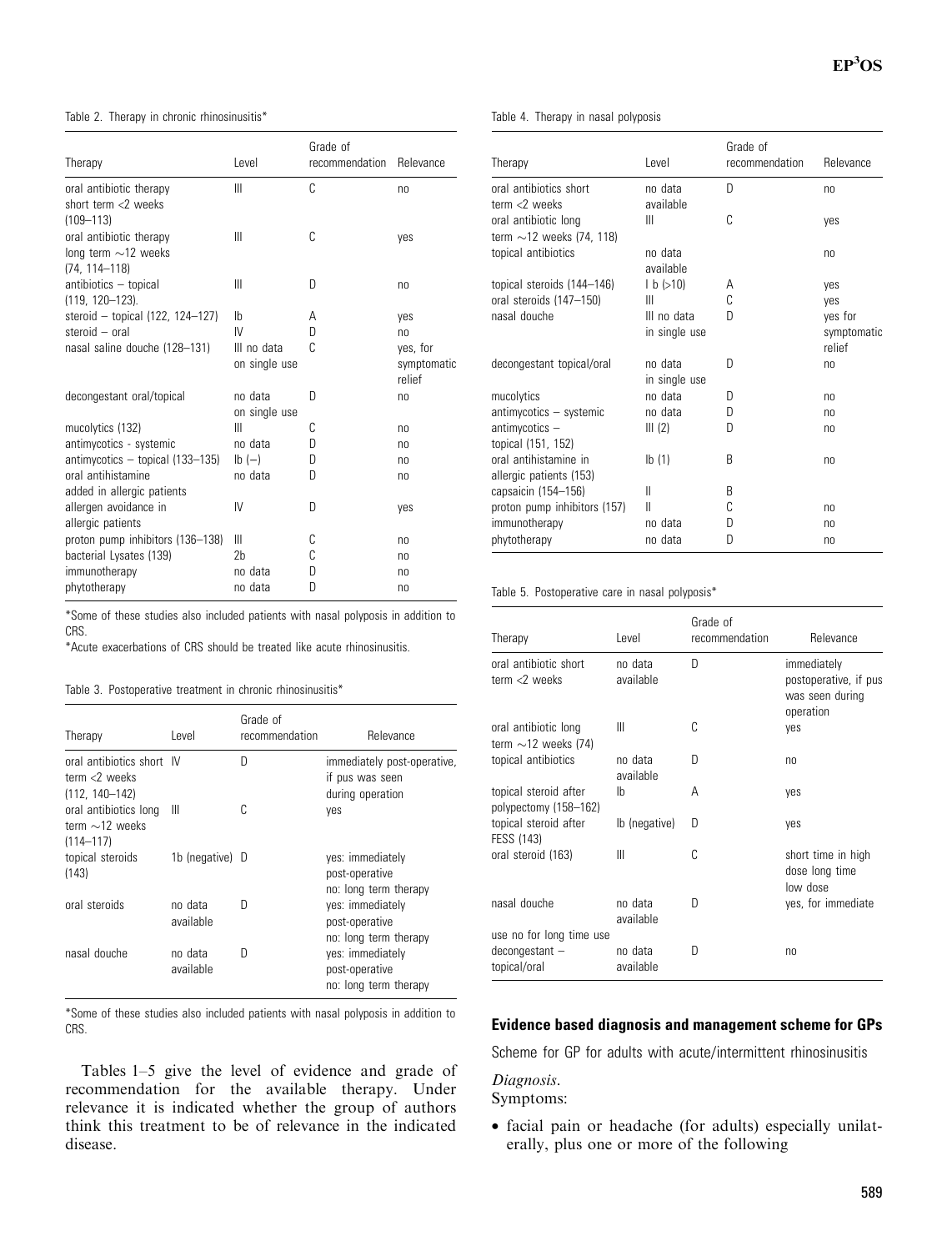#### Fokkens et al.

- nasal obstruction
- smell disturbance

#### Treatment:

- mild: start with symptomatic relief, analgesics
- moderate/severe: additional topical steroids

Failure of treatment for moderate/severe disease:

- persistence of symptoms after 5 days of therapy
- or increasing symptoms for 2 days during therapy

Recheck the diagnosis and, if necessary, refer to an ENT-surgeon.



Figure 1. Treatment scheme for GP to use with adults with acute intermittent rhinosinusitis.

Signs of potential complications requiring immediate referral:

- eye swollen/red eyelids;
- displaced globe;
- double vision:
- ophthalmoplegia
- unable to test vision
- reduced vision acuity;
- severe unilateral or bilateral frontal headache;
- frontal swelling;
- signs of meningitis or focal neurologic signs.

Scheme for GP for CRS/NP in adults

#### Diagnosis.

Symptoms present longer than 12 weeks:

- nasal obstruction; plus one or more additional symptom;
	- discoloured discharge
	- frontal pain, headache
	- smell disturbance

Additional diagnostic information:

• questionnaire for allergy should be added and, if positive, allergy testing should be performed.

Not recommended: plain x-ray.



Figure 2. Treatment scheme for GP: therapy for CRS/NP in adults.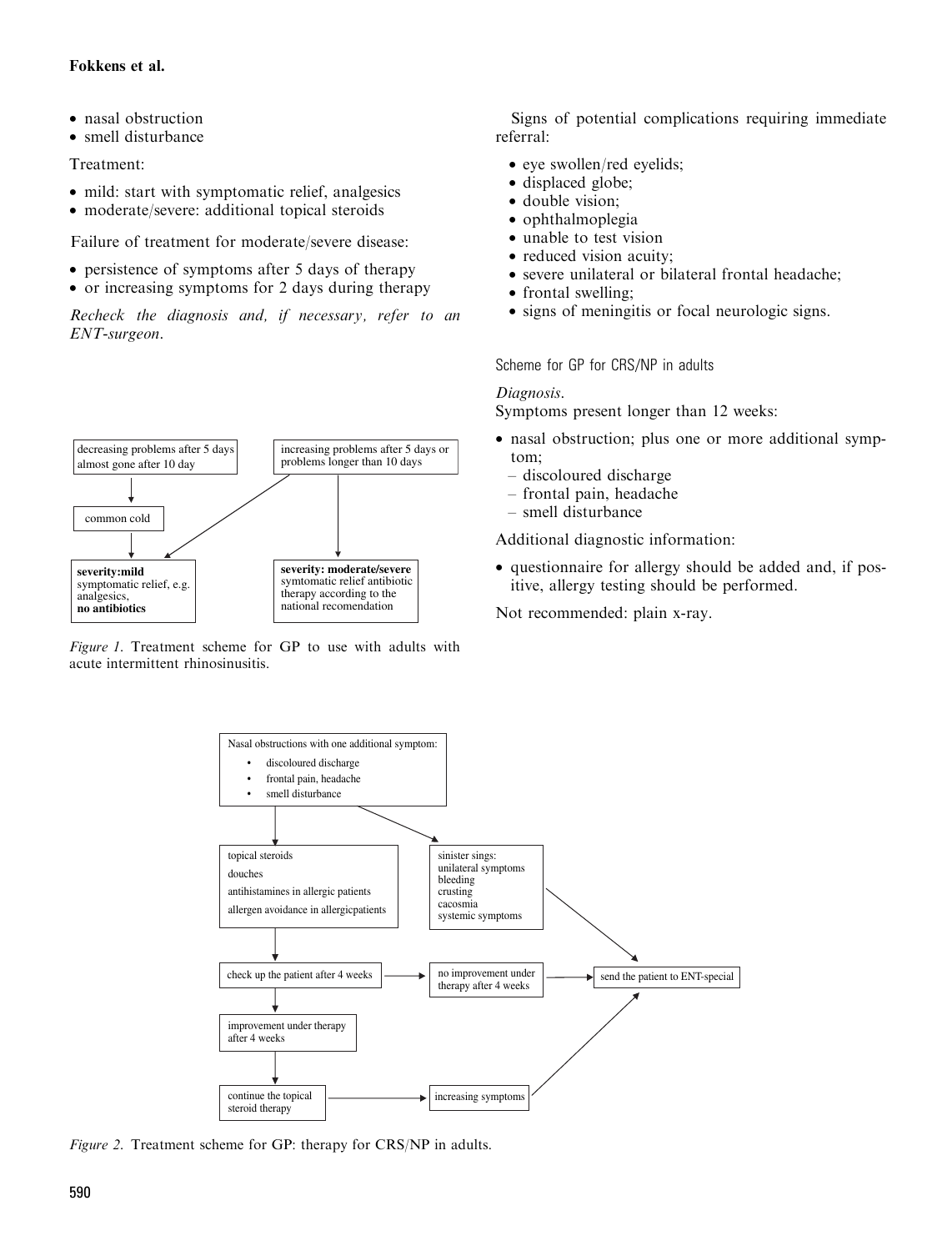CT-scan is also not recommended unless additional problems such as:

- very severe disease
- immuncompromised patient
- signs of complications
- operation recommended

Severity of symptoms:

• (following the VAS score for the total severity) mild/ moderate/severe.

Signs of potential complications requiring immediate referral:

- swelling of eye or lids/eye redness
- displaced globe
- double vision
- reduced vision
- severe unilateral frontal headache
- frontal swelling
- signs of meningitis or focal neurologic signs

#### Therapy:

- topical steroids
- nasal douches
- antihistamines in allergic patients
- allergen avoidance in allergic patients

#### Evidence based diagnosis and management scheme for Non-ENT specialist for adults with CRS/NP

Diagnosis

Symptoms present longer than 12 weeks:

- nasal obstruction; plus one or more additional symptom:
	- discoloured discharge
	- frontal pain, headache
	- smell disturbance



Figure 3. Treatment scheme for Non-ENT specialists: therapy for CRS/NP in adults.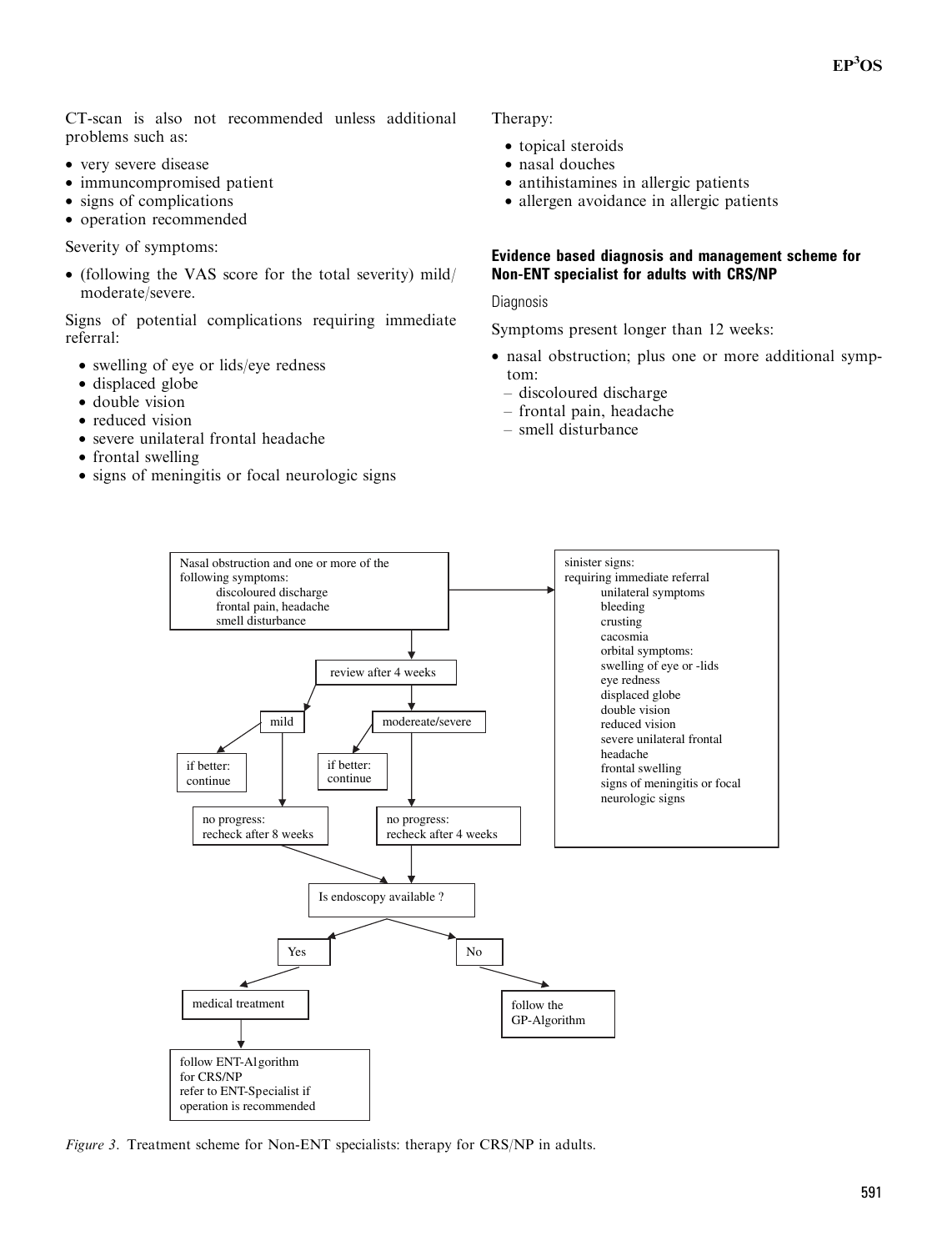#### Fokkens et al.

Additional diagnostic information:

- anterior rhinoscopy, inspection with otoscope or ideally nasal endoscopy (if available)
- review primary care physician's diagnosis and treatment
- questionnaire for allergy should be added and, if positive, allergy testing should be performed, if it is not done yet

Not recommended: plain x-ray.

CT-scan is also not recommended unless additional problems such as:

- very severe disease
- immuncompromised patients
- signs for complications
- Severity of symptoms:
- (following the VAS score for the total severity) mild/ moderate/severe.



Figure 4. Treatment scheme for ENT-specialists for adults with acute rhinosinusitis.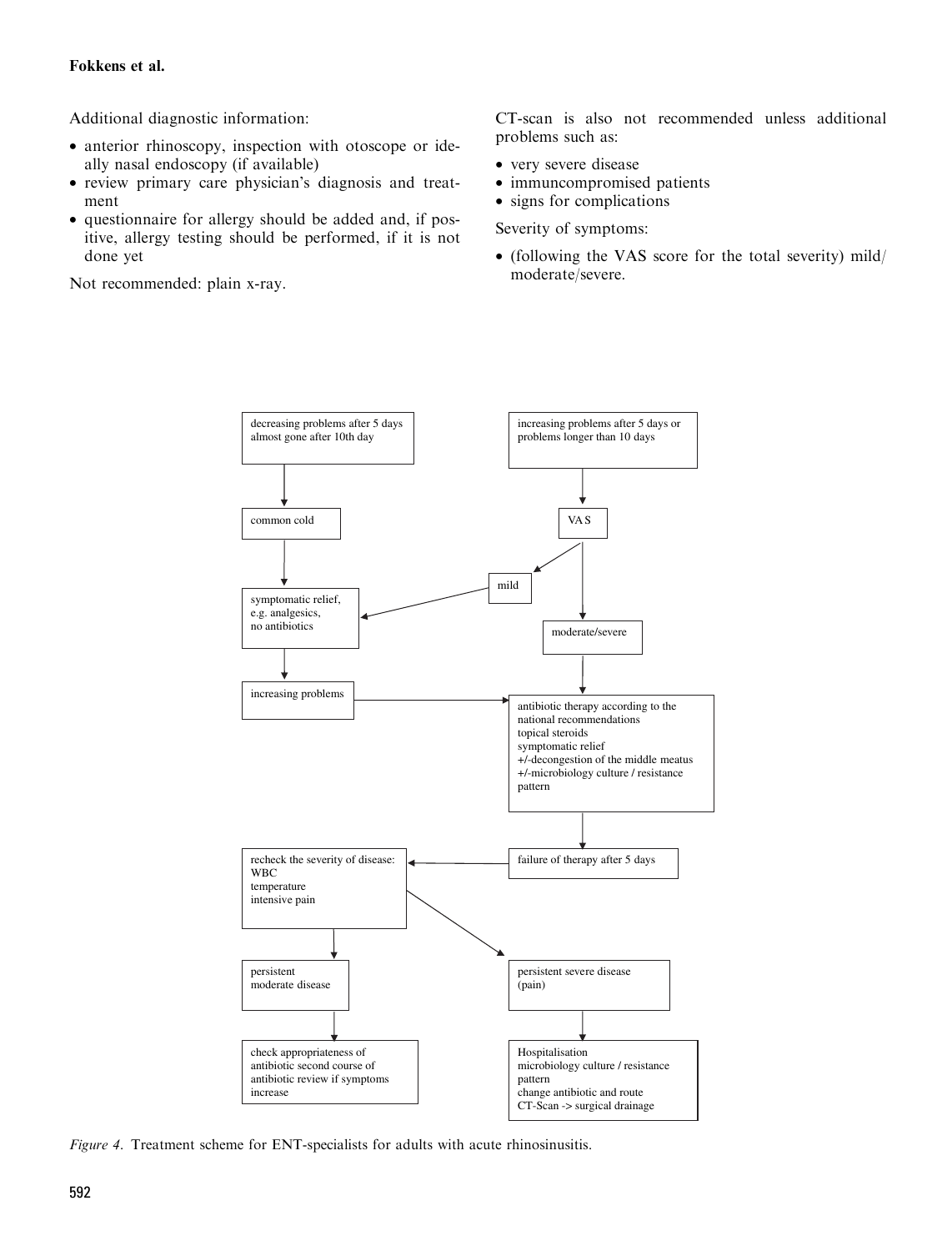## Treatment:

- topical steroids;
- nasal douches;
- antihistamines and allergen avoidance in allergic patients.

### Evidence based diagnosis and management scheme for ENT specialists

Scheme for ENT-Specialist for adults with acute rhinosinusitis

### Diagnosis.

Symptoms:

- facial pain (for adults) especially unilaterally; plus one or more of the following symptoms
- nasal obstruction
- smell disturbance
- nasal discharge

### Signs:

- nasal examination (swelling, redness, pus)
- oral examination: posterior discharge
- exclude dental infection
- ENT-examination including nasal endoscopy

Not recommended: plain x-ray.

CT-scan is also not recommended unless additional problems such as:

- very severe diseases,
- immuncompromised patients;
- signs for complications.

Severity of symptoms:

• mild/moderate/severe.

#### Treatment:

Initial treatment depending on the severity of the disease:

- VAS: mild  $\rightarrow$  follow initial treatment for common cold
- moderate  $\rightarrow$  follow initial treatment for common cold with short follow up
- severe  $\rightarrow$  follow initial treatment as listed below:



Figure 5. Treatment scheme for ENT-Specialists for adults with CRS.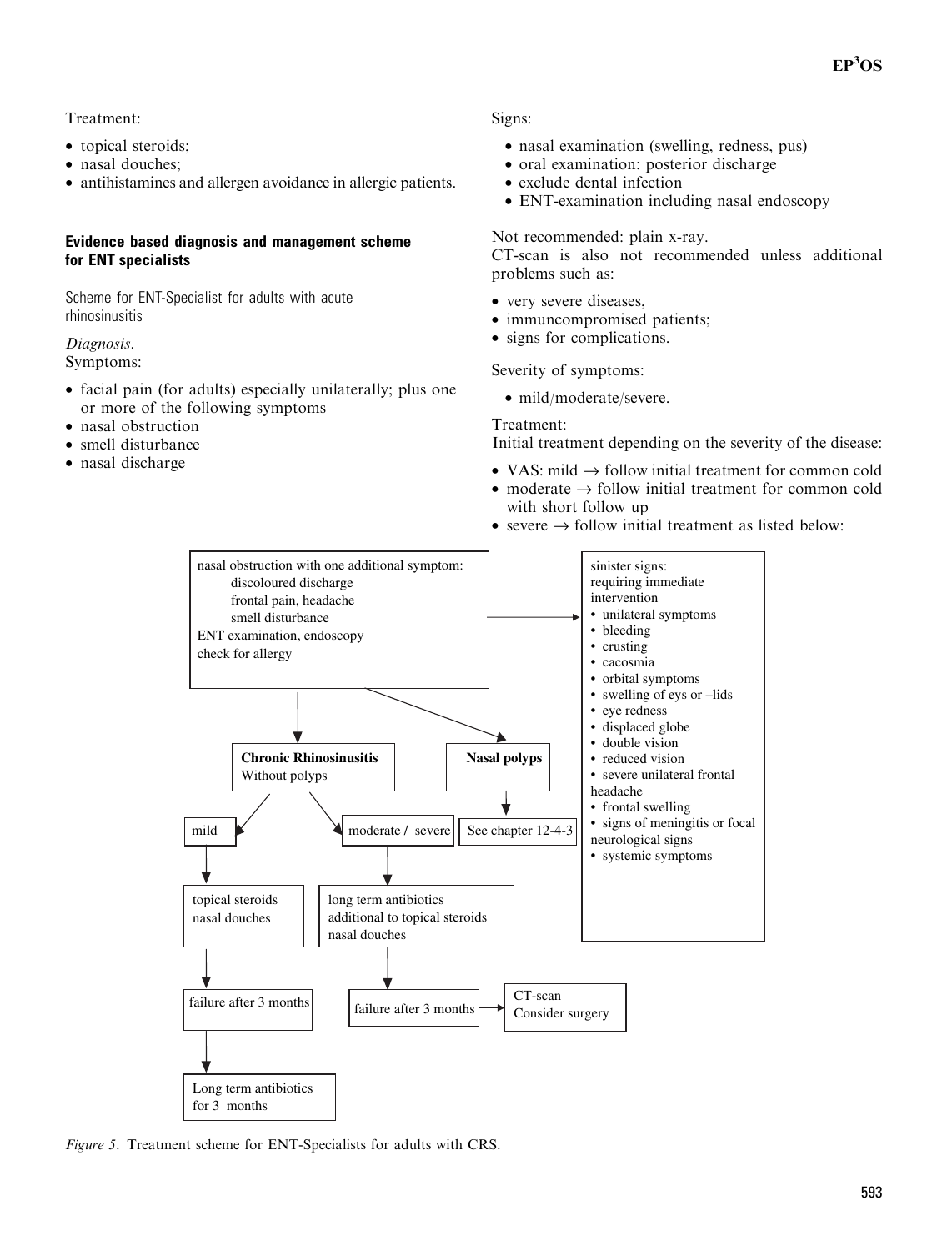

Figure 6. Use of corticosteriod treatment for adults with nasal polyposis.

Signs of potential complications requiring immediate intervention:

- eye swollen/red eye or lids
- displaced globe
- double vision
- ophthalmoplegia
- unable to test vision
- reduced vision
- severe unilateral frontal headache
- frontal swelling
- signs of meningitis or focal neurologic signs



Figure 7. Treatment scheme for ENT-Specialists for adults with nasal polyps.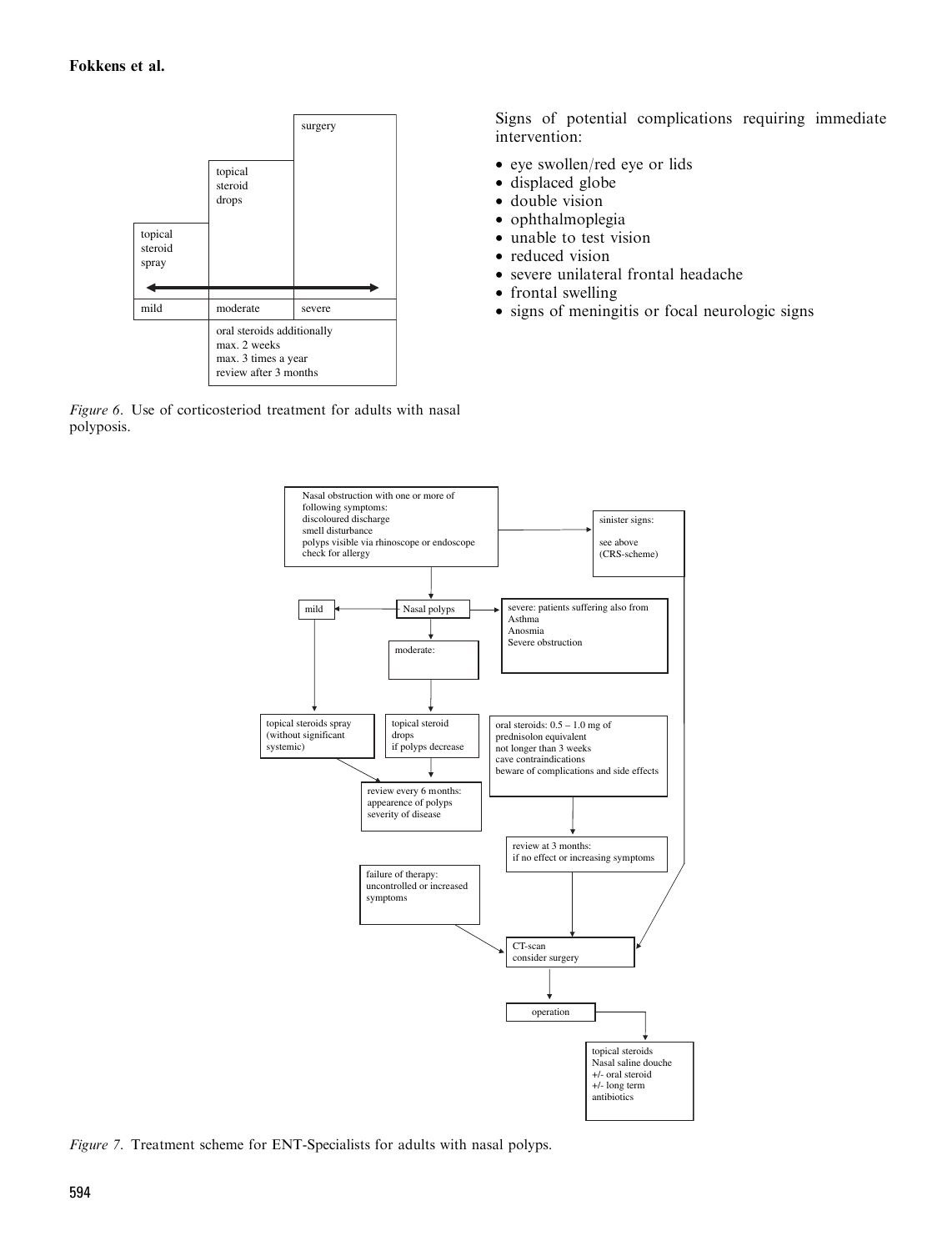Scheme for ENT-Specialists for adults with CRS

Diagnosis.

Symptoms present longer than 12 weeks:

- nasal obstruction; plus one or more of the following symptoms:
	- discoloured discharge
	- frontal pain, headache
	- smell disturbance

## Sign:

- ENT examination, endoscopy
- review primary care physician's diagnosis and treatment
- questionnaire for allergy and if positive, allergy testing if it has not already been done

## Severity of the symptoms:

• (following the VAS score for the total severity) mild/ moderate/severe.

## Treatment:

- topical steroids;
- douches;
- antihistamines in allergic patients:
- allergen avoidance in allergic patients.

## Scheme for ENT-Specialists for adults with NP

### Diagnosis.

Symptoms for longer than 12 weeks:

- nasal obstruction; plus one or more of the following symptoms
- discolourered discharge
- frontal pain
- smell disturbance

Sign:

- ENT examination, endoscopy;
- review primary care physician's diagnosis and treatment;
- questionnaire for allergy and if positive, allergy testing if not already done.

### Severity of the symptoms:

• (following the VAS score for the total severity) mild/ moderate/severe.

### Treatment:

- topical steroids (drops preferred);
- nasal douches;
- antihistamines in allergic patients:
- allergen avoidance in allergic patients.

### Evidence based schemes for therapy in children

The following schemes should help different disciplines in the treatment of rhinosinusitis in children. The recommendations are based on the available evidence, but the choices need to be made depending on the circumstances of the individual case.



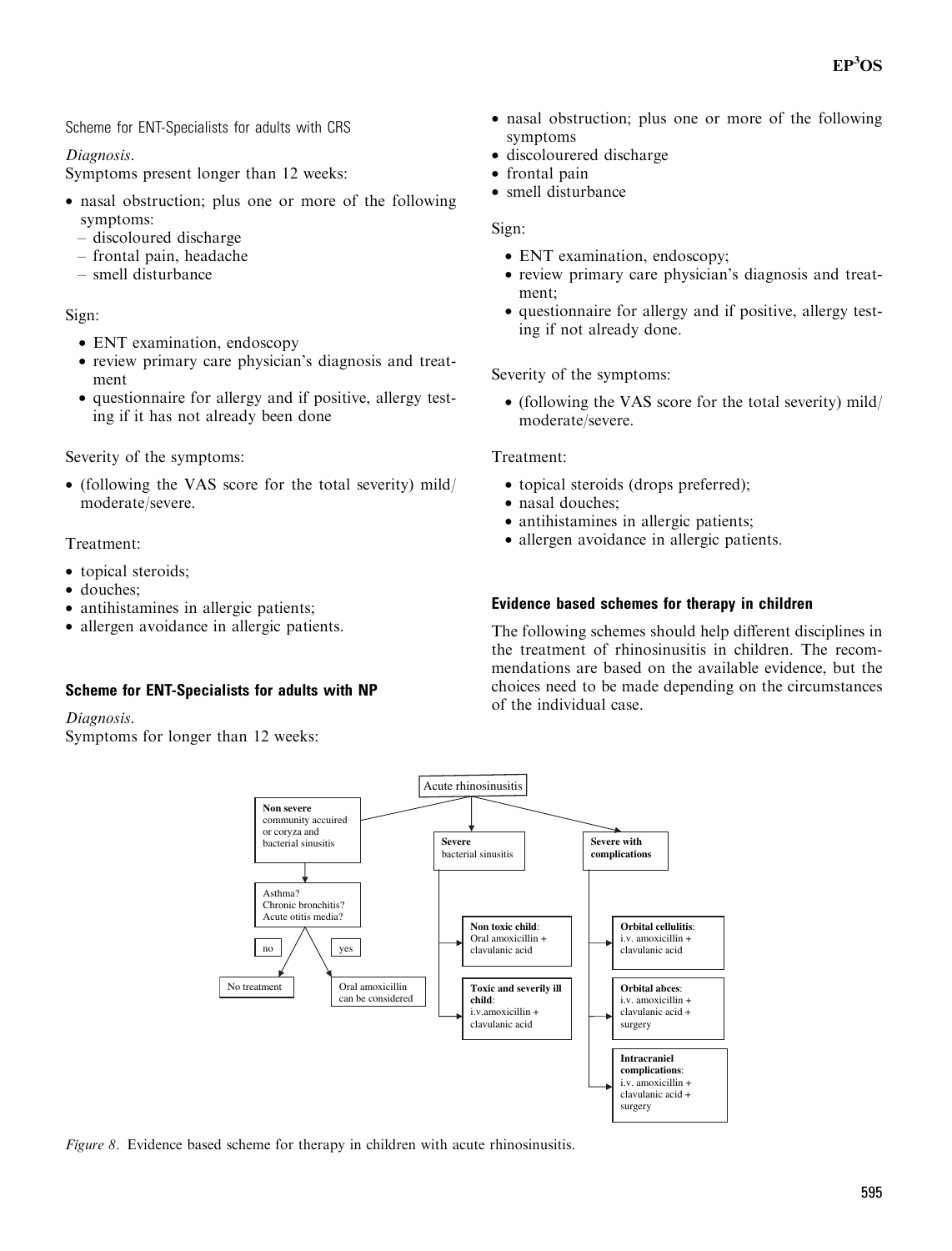

Figure 9. Evidence based scheme for therapy in children with chronic rhinosinusitis.

#### Research needs and priorities

Although much work has been done on chronic rhinosinusitis and nasal polyps there are many questions still unanswerd. The following suggestions should highlight some areas of interest for further research.

#### References

- 1. Durr DG, Desrosiers MY, Dassa C. Impact of rhinosinusitis in health care delivery: the Quebec experience. J Otolaryngol 2001;30:93–7.
- 2. Goetzel RZ, Hawkins K, Ozminkowski RJ, Wang S. The health and productivity cost burden of the 'top 10' physical and mental health conditions affecting six large US employers in 1999. J Occup Environ Med 2003;45:5– 14.
- 3. Ray NF, Baraniuk JN, Thamer M, Rinehart CS, Gergen PJ, Kaliner M, et al. Healthcare expenditures for sinusitis in 1996: contributions of asthma, rhinitis, and other airway disorders. J Allergy Clin Immunol 1999;103(3 Pt 1):408–14.
- 4. New guidelines for sinusitis target prescribing practices. Dis Manag Advis 2004;10:27–30.
- 5. Anon JB, Jacobs MR, Poole MD, Ambrose PG, Benninger MS, Hadley JA, et al. Antimicrobial treatment guidelines for acute bacterial rhinosinusitis. Otolaryngol Head Neck Surg 2004;130(1 Suppl):1–45.
- 6. Rhinosinusitis Task Force Committee. Report of the Rhinosinusitis Task Force Committee Meeting. Alexandria, Virginia, August 17, 1996. Otolaryngol Head Neck Surg 1997;117(3 Pt 2): S1–68.
- 7. Sackett DL, Rosenberg WM, Gray JA, Haynes RB, Richardson WS. Evidence based medicine: what it is and what it isn't. Bmj 1996;312:71–2.
- 8. Shekelle PG, Woolf SH, Eccles M, Grimshaw J. Clinical guidelines: developing guidelines. Bmj 1999;318: 593–6.
- 9. Bousquet J, Van Cauwenberge P, Khaltaev N. Allergic rhinitis and its impact on asthma. J Allergy Clin Immunol 2001;108(5 Suppl):S147–334.
- 10. Kaliner M. Treatment of sinusitis in the next millennium. Allergy Asthma Proc 1998;19:181–4.
- 11. Lanza DC, Kennedy DW. Adult rhinosinusitis defined. Otolaryngol Head Neck Surg 1997;117(3 Pt 2):S1–7.
- 12. Savolainen S. Allergy in patients with acute maxillary sinusitis. Allergy 1989;44:116–22.
- 1. A prospective population study of a group of ageand sex-matched controlled atopic and non-atopic individuals to consider the incidence of all upper respiratory tract symptoms including acute and chronic rhinosinusitis over a 5 year period.
- 2. A long-term follow-up of a cohort of patients with nasal polyposis to study the natural history of the condition (a randomised medical and surgical arm could be done at the same time).
- 3. A study of the benefit of long term macrolide therapy in patients with chronic rhinosinusitis with and without nasal polposis (this needs repeating to verify the work already published on this).
- 4. Studies should be performed to compare nasal steroids as a single modality of treatment with antibiotics in patients with intermittent or persistent rhinosinusitis.
- 5. There is an urgent need for randomized placebo controlled trials to study the effect of antibiotics in chronic rhinosinusitis and exacerbations of chronic rhinosinusitis.
- 6. To provide good evidence for the use of local antibiotic treatment in acute exacerbations of chronic rhinosinusitis, further studies with better characterized patients are needed.
- 7. Comparison of surgical and medical treatment modalities in CRS with and without NP.
	- 13. Alho OP, Karttunen TJ, Karttunen R, Tuokko H, Koskela M, Suramo I, et al. Subjects with allergic rhinitis show signs of more severely impaired paranasal sinus functioning during viral colds than nonallergic subjects. Allergy 2003;58:767–71.
	- 14. Karlsson G, Holmberg K. Does allergic rhinitis predispose to sinusitis? Acta Otolaryngol Suppl 1994;515:26–8 discussion 29.
	- 15. Stammberger H. Functional endoscopic sinus surgery. Philadelphia: B.C. Decker, 1991.
	- 16. Slavin RG. Sinusitis in adults and its relation to allergic rhinitis, asthma, and nasal polyps. J Allergy Clin Immunol 1988;82(5 Pt 2):950–6.
	- 17. Hamilos DL, Leung DY, Wood R, Meyers A, Stephens JK, Barkans J, et al. Chronic hyperplastic sinusitis: association of tissue eosinophilia with mRNA expression of granulocytemacrophage colony-stimulating factor and interleukin-3. J Allergy Clin Immunol 1993;92(1 Pt 1):39–48.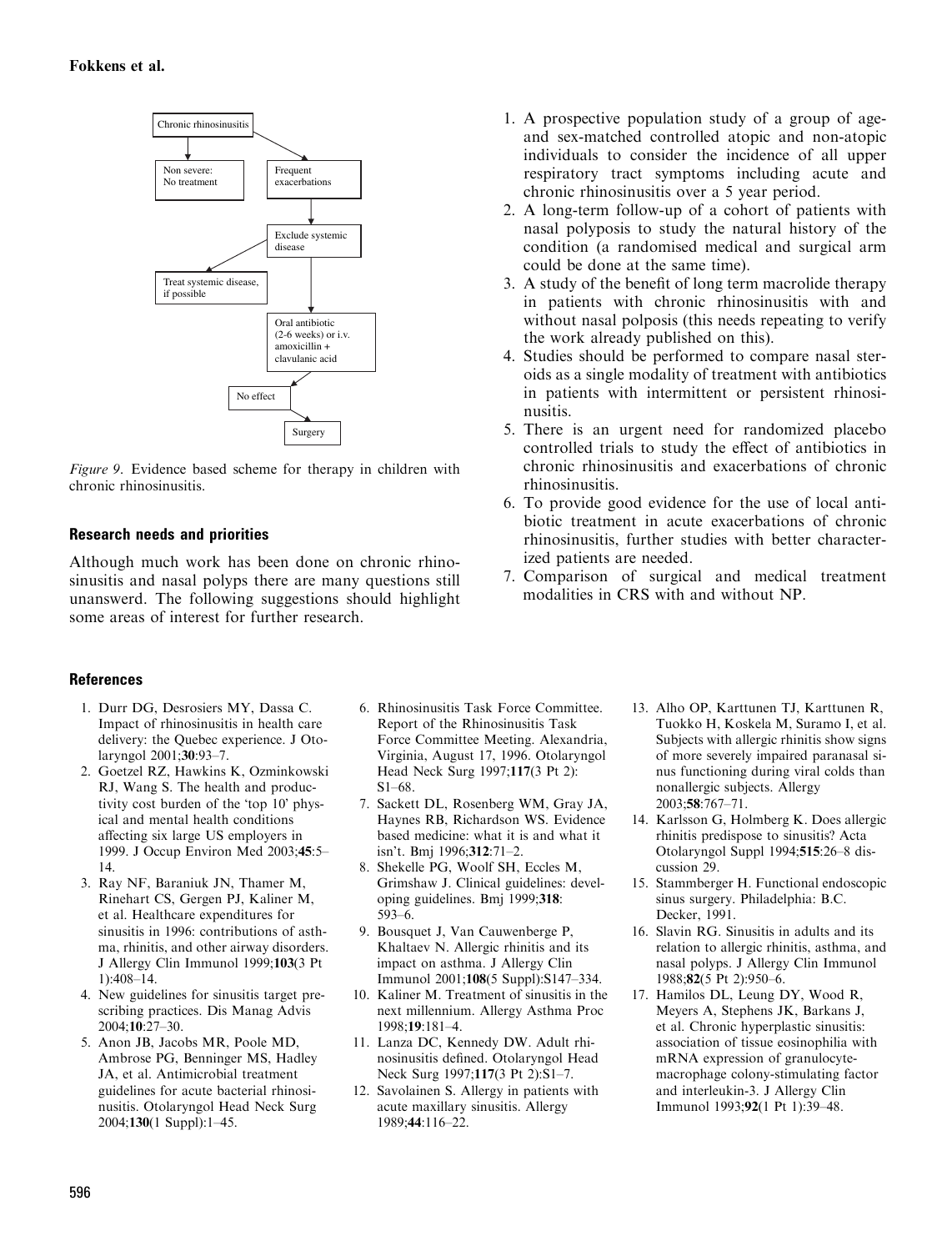- 18. Hamilos DL, Leung DY, Wood R, Cunningham L, Bean DK, Yasruel Z, et al. Evidence for distinct cytokine expression in allergic versus nonallergic chronic sinusitis. J Allergy Clin Immunol 1995;96:537–44.
- 19. Rachelefsky GS, Goldberg M, Katz RM, Boris G, Gyepes MT, Shapiro MJ, et al. Sinus disease in children with respiratory allergy. J Allergy Clin Immunol 1978;61:310–4.
- 20. Shapiro GG. Role of allergy in sinusitis. Pediatr Infect Dis 1985;4(6 Suppl):S55– 9.
- 21. Shapiro GG, Virant FS, Furukawa CT, Pierson WE, Bierman CW. Immunologic defects in patients with refractory sinusitis. Pediatrics 1991;87:311–6.
- 22. Beninger M. Rhinitis, sinusitis and their relationship to allergies. Am J Rhinol 1992;6:37–43.
- 23. Grove R, Farrior J. Chronic hyperplastic sinusitis in allergic patients: a bacteriologic study of 200 operative cases. J Allergy Clin Immunol 1990;11:271–276.
- 24. Emanuel IA, Shah SB. Chronic rhinosinusitis: allergy and sinus computed tomography relationships. Otolaryngol Head Neck Surg 2000;123:687–91.
- 25. Friedman WH. Surgery for chronic hyperplastic rhinosinusitis. Laryngoscope 1975;85(12 pt 1):1999-2011.
- 26. Hinriksdottir I, Melen I. Allergic rhinitis and upper respiratory tract infections. Acta Otolaryngol Suppl 1994;515:30–2.
- 27. Newman LJ, Platts-Mills TA, Phillips CD, Hazen KC, Gross CW. Chronic sinusitis. Relationship of computed tomographic findings to allergy, asthma, and eosinophilia. Jama 1994;271:363–7.
- 28. Iwens P, Clement PA. Sinusitis in allergic patients. Rhinology 1994;32:65– 7.
- 29. Naclerio RM, de Tineo ML, Baroody FM. Ragweed allergic rhinitis and the paranasal sinuses. A computed tomographic study. Arch Otolaryngol Head Neck Surg 1997;123:193–6.
- 30. Moser FG, Panush D, Rubin JS, Honigsberg RM, Sprayregen S, Eisig SB. Incidental paranasal sinus abnormalities on MRI of the brain. Clin Radiol 1991;43:252–4.
- 31. Lloyd GA. CT of the paranasal sinuses: study of a control series in relation to endoscopic sinus surgery. J Laryngol Otol 1990;104:477–81.
- 32. Havas TE, Motbey JA, Gullane PJ. Prevalence of incidental abnormalities on computed tomographic scans of the paranasal sinuses. Arch Otolaryngol Head Neck Surg 1988;114:856–9.
- 33. Patel K, Chavda SV, Violaris N, Pahor AL. Incidental paranasal sinus inflammatory changes in a British population. J Laryngol Otol 1996;110:649–51.
- 34. Zinreich SJ, Kennedy DW, Kumar AJ, Rosenbaum AE, Arrington JA, Johns ME. MR imaging of normal nasal cycle: comparison with sinus pathology. J Comput Assist Tomogr 1988;12:1014–9.
- 35. Lane AP, Pine HS, Pillsbury HC III. Allergy testing and immunotherapy in an academic otolaryngology practice: a 20-year review. Otolaryngol Head Neck Surg 2001;124:9–15.
- 36. Salvin RG, Cannon RE, Friedman WH, Palitang E, Sundaram M. Sinusitis and bronchial asthma. J Allergy Clin Immunol 1980;66:250–7.
- 37. Schwartz HJ, Thompson JS, Sher TH, Ross RJ. Occult sinus abnormalities in the asthmatic patient. Arch Intern Med 1987;147:2194–6.
- 38. Bresciani M, Paradis L, Des Roches A, Vernhet H, Vachier I, Godard P, et al. Rhinosinusitis in severe asthma. J Allergy Clin Immunol 2001;107:73–80.
- 39. Berg O, Carenfelt C. Analysis of symptoms and clinical signs in the maxillary sinus empyema. Acta Otolaryngol 1988;105:343–9.
- 40. Williams JW Jr, Simel DL, Roberts L, Samsa GP. Clinical evaluation for sinusitis. Making the diagnosis by history and physical examination. Ann Intern Med 1992;117:705–10.
- 41. Lund VJ, Kennedy DW. Quantification for staging sinusitis. The Staging and Therapy Group. Ann Otol Rhinol Laryngol Suppl 1995;167:17–21.
- 42. Spector SL, Bernstein IL, Li JT, Berger WE, Kaliner MA, Schuller DE, et al. Parameters for the diagnosis and management of sinusitis. J Allergy Clin Immunol 1998;102(6 Pt 2):S107– 44.
- 43. Damm M, Quante G, Jungehuelsing M, Stennert E. Impact of functional endoscopic sinus surgery on symptoms and quality of life in chronic rhinosinusitis. Laryngoscope 2002;112:310–5.
- 44. Dykewicz MS. 7. Rhinitis and sinusitis. J Allergy Clin Immunol 2003; 111(2 Suppl):S520–9.
- 45. Vento SI, Ertama LO, Hytonen ML, Wolff CH, Malmberg CH. Nasal polyposis: clinical course during 20 years. Ann Allergy Asthma Immunol 2000;85:209–14.
- 46. Ware JE Jr, Sherbourne CD. The MOS 36-item short-form health survey (SF-36). I. Conceptual framework and item selection. Med Care 1992;30:473–83.
- 47. Anderson RT, Aaronson NK, Wilkin D. Critical review of the international assessments of health-related quality of life. Qual Life Res 1993;2:369–95.
- 48. Benninger MS, Senior BA. The development of the Rhinosinusitis Disability Index. Arch Otolaryngol Head Neck Surg 1997;123:1175–9.
- 49. Metson RB, Gliklich RE. Clinical outcomes in patients with chronic sinusitis. Laryngoscope 2000;110(3 Pt 3):24–8.
- 50. Linder A. Symptom scores as measures of the severity of rhinitis. Clin Allergy 1988;18:29–37.
- 51. Lund VJ, Mackay IS. Staging in rhinosinusitus. Rhinology 1993;31:183–4.
- 52. Lildholdt T, Rundcrantz H, Lindqvist N. Efficacy of topical corticosteroid powder for nasal polyps: a doubleblind, placebo-controlled study of budesonide. Clin Otolaryngol 1995;20:26– 30.
- 53. Johansson L, Akerlund A, Holmberg K, Melen I, Stierna P, Bende M. Evaluation of methods for endoscopic staging of nasal polyposis. Acta Otolaryngol 2000;120:72–6.
- 54. Godthelp T, Holm AF, Fokkens WJ, Doornenbal P, Mulder PG, Hoefsmit EC, et al. Dynamics of nasal eosinophils in response to a nonnatural allergen challenge in patients with allergic rhinitis and control subjects: a biopsy and brush study. J Allergy Clin Immunol 1996;97:800–11.
- 55. Meltzer EO, Orgel H, Jalowaski A. Nasal cytology. In: Nacleio RDS, Mygind N, editors. Rhinitis: mechanisms of management. New York: Marcel Dekker, 1999.
- 56. Klossek JM, Dubreuil L, Richet H, Richet B, Sedallian A, Beutter P. Bacteriology of the adult middle meatus. J Laryngol Otol 1996;110:847–9.
- 57. Gold SM, Tami TA. Role of middle meatus aspiration culture in the diagnosis of chronic sinusitis. Laryngoscope 1997;107(12 Pt 1):1586–9.
- 58. Vogan JC, Bolger WE, Keyes AS. Endoscopically guided sinonasal cultures: a direct comparison with maxillary sinus aspirate cultures. Otolaryngol Head Neck Surg 2000;122:370–3.
- 59. Casiano RR, Cohn S, Villasuso E III, Brown M, Memari F, Barquist E, et al. Comparison of antral tap with endoscopically directed nasal culture. Laryngoscope 2001;111:1333–7.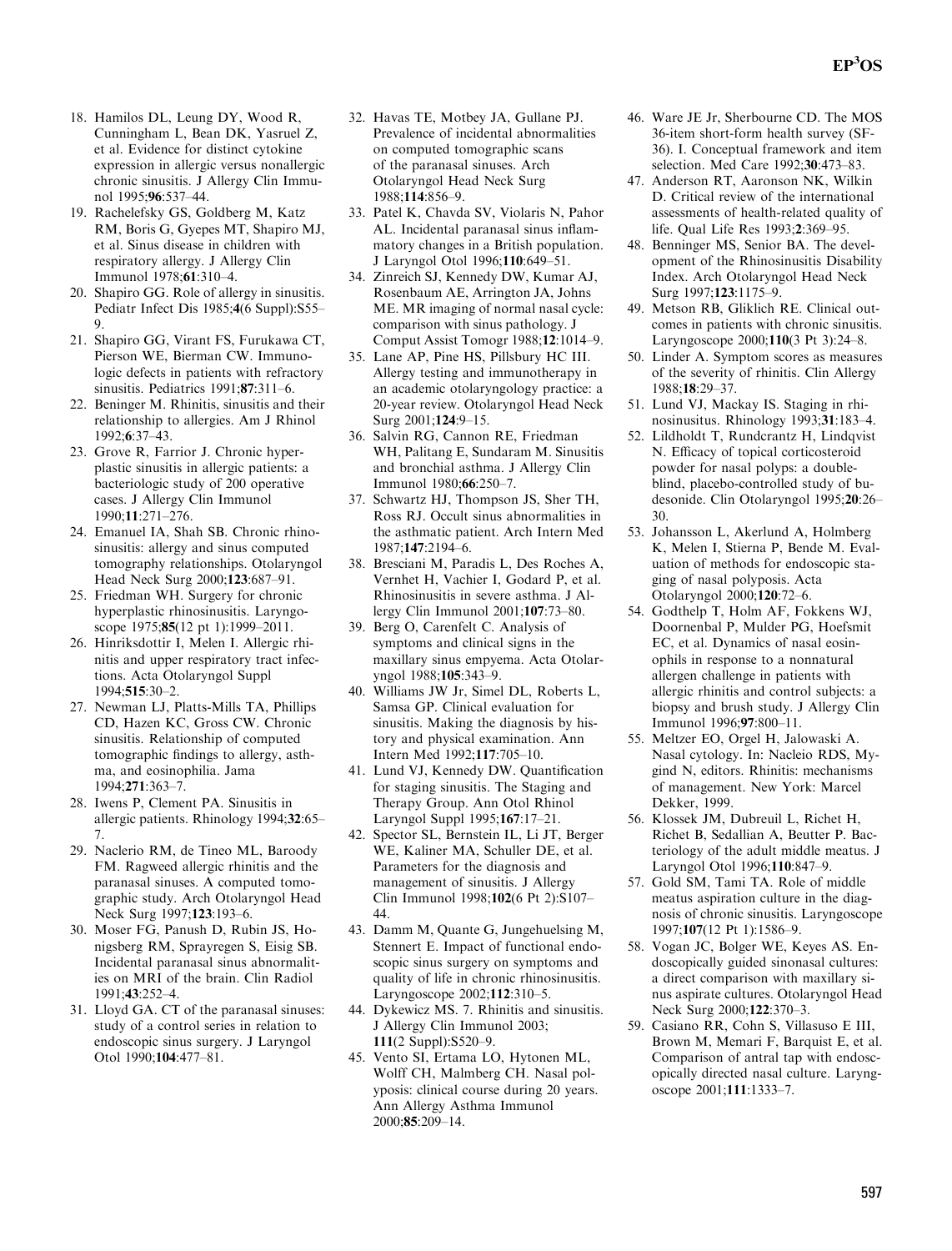- 60. Talbot GH, Kennedy DW, Scheld WM, Granito K. Rigid nasal endoscopy versus sinus puncture and aspiration for microbiologic documentation of acute bacterial maxillary sinusitis. Clin Infect Dis 2001;33:1668–75.
- 61. Jonas I, Mann W. Misleading x-ray diagnosis due to maxillary sinus asymmetries (author's transl). Laryngol Rhinol Otol (Stuttg) 1976;55:905–13.
- 62. McAlister WH, Lusk R, Muntz HR. Comparison of plain radiographs and coronal CT scans in infants and children with recurrent sinusitis. AJR Am J Roentgenol 1989;153:1259–64.
- 63. Iinuma T, Hirota Y, Kase Y. Radioopacity of the paranasal sinuses. Conventional views and CT. Rhinology 1994;32:134–6.
- 64. Landman MD. Ultrasound screening for sinus disease. Otolaryngol Head Neck Surg 1986;94:157–64.
- 65. Otten FW, Grote JJ. The diagnostic value of transillumination for maxillary sinusitis in children. Int J Pediatr Otorhinolaryngol 1989;18:9–11.
- 66. Friedman WH, Katsantonis GP, Sivore M, Kay S. Computed tomography staging of the paranasal sinuses in chronic hyperplastic rhinosinusitis. Laryngoscope 1990;100:1161–5.
- 67. Kennedy DW. Prognostic factors, outcomes and staging in ethmoid sinus surgery. Laryngoscope 1992;102(12 Pt 2 Suppl 57):1–18.
- 68. Glicklich R, Metson R. A comparison of sinus computed tomography (CT) staging system for outcomes research. Am J Rhinol 1994;8:291–297.
- 69. Jorgensen RA. Endoscopic and computed tomographic findings in ostiomeatal sinus disease. Arch Otolaryngol Head Neck Surg 1991;117:279–87.
- 70. Gaskins RE. A surgical staging system for chronic sinusitis. Am J Rhinol 1992;6:5–12.
- 71. Browne J, Hopkins J, Hopkins C, Slack R, van der Meulen J, Lund V, et al. The National Comparative Audit of Surgery for Nasal Polyposis and Chronic Rhinosinusitis. Royal College of Surgeons of England, 2003.
- 72. Oluwole M, Russell N, Tan L, Gardiner Q, White P. A comparison of computerized tomographic staging systems in chronic sinusitis. Clin Otolaryngol 1996;21:91–5.
- 73. Radenne F, Lamblin C, Vandezande LM, Tillie-Leblond I, Darras J, Tonnel AB, et al. Quality of life in nasal polyposis. J Allergy Clin Immunol 1999;104:79–84.
- 74. Ragab SM, Lund VJ, Scadding G. Evaluation of the medical and surgical treatment of chronic rhinosinusitis: a prospective, randomised, controlled trial. Laryngoscope 2004;114:923–30.
- 75. Winstead W, Barnett SN. Impact of endoscopic sinus surgery on global health perception: an outcomes study. Otolaryngol Head Neck Surg 1998;119:486–91.
- 76. Durr DG, Desrosiers MY, Dassa C. Quality of life in patients with rhinosinusitis. J Otolaryngol 1999;28:108–11.
- 77. Gliklich RE, Metson R. The health impact of chronic sinusitis in patients seeking otolaryngologic care. Otolaryngol Head Neck Surg 1995;113:104–9.
- 78. Uri N, Cohen-Kerem R, Barzilai G, Greenberg E, Doweck I, Weiler-Ravell D. Functional endoscopic sinus surgery in the treatment of massive polyposis in asthmatic patients. J Laryngol Otol 2002;116:185–9.
- 79. Piccirillo JFED, Haiduk A et al. Psychometric and clinimetric validity of the 3-item rhinosinusitis outcome measure (RSOM-31). Am J Rhinol 1995;9:297– 306.
- 80. Piccirillo JF, Merritt MG Jr, Richards ML. Psychometric and clinimetric validity of the 20-Item Sino-Nasal Outcome Test (SNOT-20). Otolaryngol Head Neck Surg 2002;126:41–7.
- 81. Anderson ER, Murphy MP, Weymuller EA Jr Clinimetric evaluation of the Sinonasal Outcome Test-16. Student Research Award 1998. Otolaryngol Head Neck Surg 1999;121:702–7.
- 82. Fahmy FF, McCombe A, McKiernan DC. Sino nasal assessment questionnaire, a patient focused, rhinosinusitis specific outcome measure. Rhinology 2002;40:195–7.
- 83. Gliklich RE, Metson R. Techniques for outcomes research in chronic sinusitis. Laryngoscope 1995;105(4 Pt 1):387–90.
- 84. Gliklich RE, Metson R. Effect of sinus surgery on quality of life. Otolaryngol Head Neck Surg 1997;117:12–7.
- 85. Metson R, Gliklich RE. Clinical outcome of endoscopic surgery for frontal sinusitis. Arch Otolaryngol Head Neck Surg 1998;124:1090–6.
- 86. Senior BA, Glaze C, Benninger MS. Use of the Rhinosinusitis Disability Index (RSDI) in rhinologic disease. Am J Rhinol 2001;15:15–20.
- 87. Hoffman SR, Mahoney MC, Chmiel JF, Stinziano GD, Hoffman KN. Symptom relief after endoscopic sinus surgery: an outcomes-based study. Ear Nose Throat J 1993;72:419–20.
- 88. Revicki DA, Leidy NK, Brennan-Diemer F, Thompson C, Togias A. Development and preliminary validation of the multiattribute Rhinitis Symptom Utility Index. Qual Life Res 1998;7:693–702.
- 89. Juniper EF, Guyatt GH. Development and testing of a new measure of health status for clinical trials in rhinoconjunctivitis. Clin Exp Allergy 1991;21:77–83.
- 90. Williams JW Jr, Aguilar C, Cornell J, Chiquette E., Dolor RJ, Makela M, Holleman DR, et al. Antibiotics for acute maxillary sinusitis (Cochrane Review). Cochrane Database Syst Rev 2003(4).
- 91. Meltzer EO, Charous BL, Busse WW, Zinreich SJ, Lorber RR, Danzig MR. Added relief in the treatment of acute recurrent sinusitis with adjunctive mometasone furoate nasal spray. The Nasonex Sinusitis Group. J Allergy Clin Immunol 2000;106:630–7.
- 92. Nayak AS, Settipane GA, Pedinoff A, Charous BL, Meltzer EO, Busse WW, et al. Effective dose range of mometasone furoate nasal spray in the treatment of acute rhinosinusitis. Ann Allergy Asthma Immunol 2002;89:271– 8.
- 93. Dolor RJ, Witsell DL, Hellkamp AS, Williams JW Jr, Califf RM, Simel DL. Comparison of cefuroxime with or without intranasal fluticasone for the treatment of rhinosinusitis. The CAFFS Trial: a randomized controlled trial. Jama 2001;286:3097–105.
- 94. Barlan IB, Erkan E, Bakir M, Berrak S, Basaran MM. Intranasal budesonide spray as an adjunct to oral antibiotic therapy for acute sinusitis in children. Ann Allergy Asthma Immunol 1997;78:598–601.
- 95. Gehanno P, Beauvillain C, Bobin S, Chobaut JC, Desaulty A, Dubreuil C, et al. Short therapy with amoxicillinclavulanate and corticosteroids in acute sinusitis: results of a multicentre study in adults. Scand J Infect Dis 2000;32:679–84.
- 96. Klossek JM, Desmonts-Gohler C, Deslandes B, Coriat F, Bordure P, Dubreuil C, et al. Treatment of functional signs of acute maxillary rhinosinusitis in adults. Efficacy and tolerance of administration of oral prednisone for 3 days. Presse Med 2004;33:303–9.
- 97. Braun JJ, Alabert JP, Michel FB, Quiniou M, Rat C, Cougnard J, et al. Adjunct effect of loratadine in the treatment of acute sinusitis in patients with allergic rhinitis. Allergy 1997;52:650–5.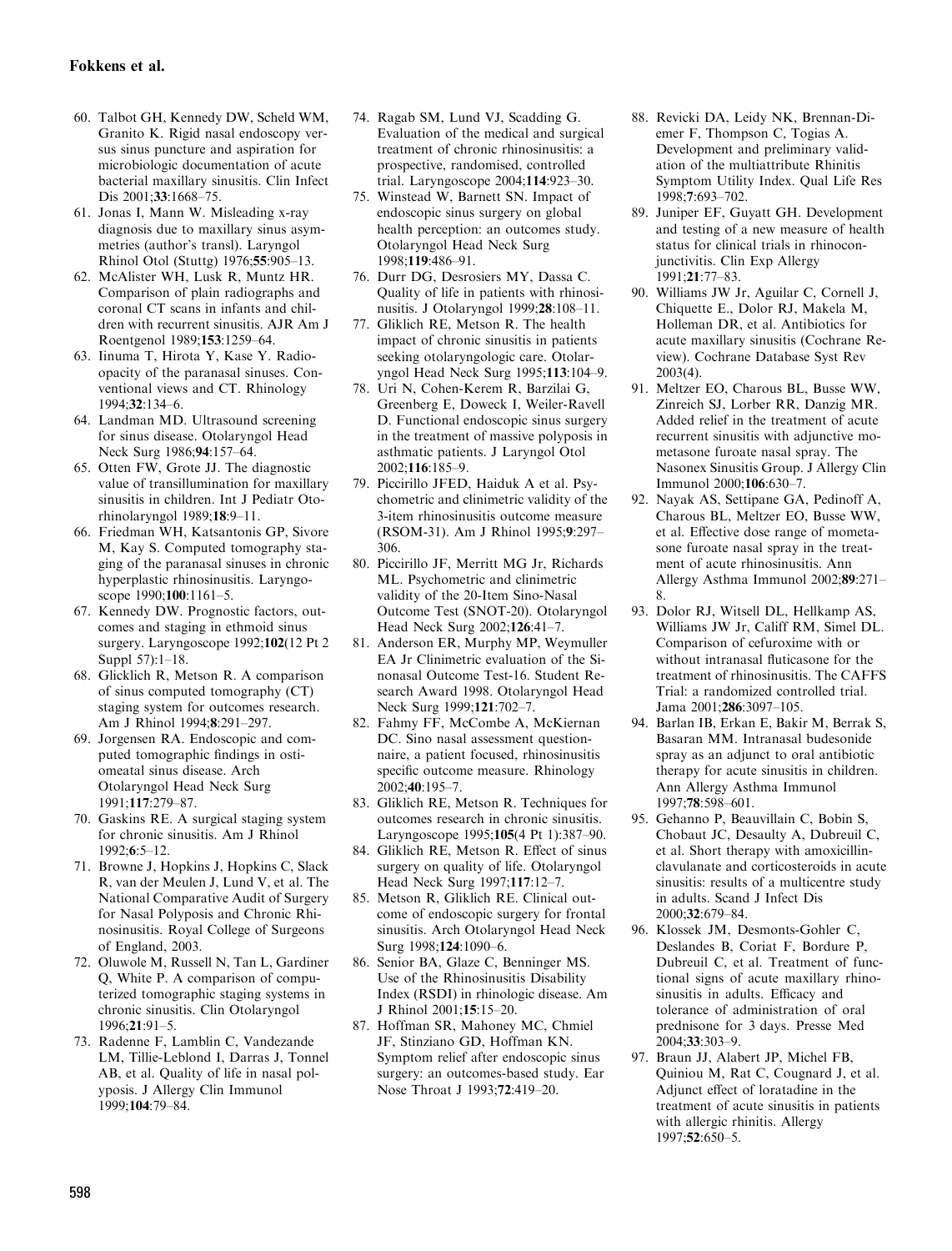- 98. Adam P, Stiffman M, Blake RL Jr A clinical trial of hypertonic saline nasal spray in subjects with the common cold or rhinosinusitis. Arch Fam Med 1998;7:39–43.
- 99. Axelsson A, Grebelius N, Jensen C, Melin O, Singer F. Treatment of acute maxillary sinusitis. IV. Ampicillin, cephradine and erythromycinestolate with and without irrigation. Acta Otolaryngol 1975;79:466–72.
- 100. Inanli S, Ozturk O, Korkmaz M, Tutkun A, Batman C. The effects of topical agents of fluticasone propionate, oxymetazoline, and 3% and 0.9% sodium chloride solutions on mucociliary clearance in the therapy of acute bacterial rhinosinusitis in vivo. Laryngoscope 2002;112:320–5.
- 101. Wiklund L, Stierna P, Berglund R, Westrin KM, Tonnesson M. The efficacy of oxymetazoline administered with a nasal bellows container and combined with oral phenoxymethyl-penicillin in the treatment of acute maxillary sinusitis. Acta Otolaryngol Suppl 1994;515:57–64.
- 102. McCormick DP, John SD, Swischuk LE, Uchida T. A double-blind, placebocontrolled trial of decongestant-antihistamine for the treatment of sinusitis in children. Clin Pediatr (Phila) 1996;35:457–60.
- 103. Van Bever HP, Bosmans J, Stevens WJ. Nebulization treatment with saline compared to bromhexine in treating chronic sinusitis in asthmatic children. Allergy 1987;42:33–6.
- 104. Tarantino V, Stura M, Marenco G, Leproux GB, Cremonesi G. Advantages of treatment with bromhexine in acute sinus inflammation in children. Randomized double-blind study versus placebo. Minerva Pediatr 1988;40:649–52.
- 105. Serrano E, Demanez JP, Morgon A, Chastang C, Van Cauwenberge P. Effectiveness of ribosomal fractions of Klebsiella pneumoniae, Streptococcus pneumoniae, Streptococcus pyogenes, Haemophilus influenzae and the membrane fraction of Kp (Ribomunyl) in the prevention of clinical recurrences of infectious rhinitis. Results of a multicenter double-blind placebo-controlled study. Eur Arch Otorhinolaryngol 1997;254:372–5.
- 106. Habermann W, Zimmermann K, Skarabis H, Kunze R, Rusch V. Reduction of acute recurrence in patients with chronic recurrent hypertrophic sinusitis by treatment with a bacterial immunostimulant (Enterococcus faecalis Bacteriae of human origin.

Arzneimittelforschung 2002;52:622–7.

- 107. Federspil P, Wulkow R, Zimmermann T. Effects of standardized Myrtol in therapy of acute sinusitis–results of a double-blind, randomized multicenter study compared with placebo. Laryngorhinootologie 1997;76:23–7.
- 108. Gabrielian ES, Shukarian AK, Goukasova GI, Chandanian GL, Panossian AG, Wikman G, et al. A double blind, placebo-controlled study of Andrographis paniculata fixed combination Kan Jang in the treatment of acute upper respiratory tract infections including sinusitis. Phytomedicine 2002;9:589–97.
- 109. Legent F, Bordure P, Beauvillain C, Berche P. A double-blind comparison of ciprofloxacin and amoxycillin/clavulanic acid in the treatment of chronic sinusitis. Chemotherapy 1994;40(Suppl 1):8–15.
- 110. McNally PA, White MV, Kaliner MA. Sinusitis in an allergist's office: analysis of 200 consecutive cases. Allergy Asthma Proc 1997;18:169–75.
- 111. Subramanian HN, Schechtman KB, Hamilos DL. A retrospective analysis of treatment outcomes and time to relapse after intensive medical treatment for chronic sinusitis. Am J Rhinol 2002;16:303–12.
- 112. Namyslowski G, Misiolek M, Czecior E, Malafiej E, Orecka B, Namyslowski P, et al. Comparison of the efficacy and tolerability of amoxycillin/clavulanic acid 875 mg b.i.d. with cefuroxime 500 mg b.i.d. in the treatment of chronic and acute exacerbation of chronic sinusitis in adults. J Chemother 2002;14:508–17.
- 113. Huck W, Reed BD, Nielsen RW, Ferguson RT, Gray DW, Lund GK, et al. Cefaclor vs amoxicillin in the treatment of acute, recurrent, and chronic sinusitis. Arch Fam Med 1993;2:497–503.
- 114. Nishi K, Mizuguchi M, Tachibana H, Ooka T, Amemiya T, Myou S, et al. Effect of clarithromycin on symptoms and mucociliary transport in patients with sino-bronchial syndrome. Nihon Kyobu Shikkan Gakkai Zasshi 1995;33:1392–1400.
- 115. Gandhi A, Brodsky L, Ballow M. Benefits of antibiotic prophylaxis in children with chronic sinusitis: assessment of outcome predictors. Allergy Proc 1993;14:37–43.
- 116. Ichimura K, Shimazaki Y, Ishibashi T, Higo R. Effect of new macrolide roxithromycin upon nasal polyps associated with chronic sinusitis. Auris Nasus Larynx 1996;23:48–56.
- 117. Hashiba M, Baba S. Efficacy of longterm administration of clarithromycin in the treatment of intractable chronic sinusitis. Acta Otolaryngol Suppl 1996;525:73–8.
- 118. Scadding GK, Lund VJ, Darby YC. The effect of long-term antibiotic therapy upon ciliary beat frequency in chronic rhinosinusitis. J Laryngol Otol 1995;109:24–6.
- 119. Scheinberg PA, Otsuji A. Nebulized antibiotics for the treatment of acute exacerbations of chronic rhinosinusitis. Ear Nose Throat J 2002;81:648–52.
- 120. Mosges R, Spaeth J, Berger K, Dubois F. Topical treatment of rhinosinusitis with fusafungine nasal spray. A doubleblind, placebo-controlled, parallelgroup study in 20 patients. Arzneimittelforschung 2002;52:877–83.
- 121. Leonard DW, Bolger WE. Topical antibiotic therapy for recalcitrant sinusitis. Laryngoscope 1999;109:668–70.
- 122. Sykes DA, Wilson R, Chan KL, Mackay IS, Cole PJ. Relative importance of antibiotic and improved clearance in topical treatment of chronic mucopurulent rhinosinusitis. A controlled study. Lancet 1986;2:359–60.
- 123. Desrosiers MY, Salas-Prato M. Treatment of chronic rhinosinusitis refractory to other treatments with topical antibiotic therapy delivered by means of a large-particle nebulizer: results of a controlled trial. Otolaryngol Head Neck Surg 2001;125:265–9.
- 124. Parikh A, Scadding GK, Darby Y, Baker RC. Topical corticosteroids in chronic rhinosinusitis: a randomized, double-blind, placebo-controlled trial using fluticasone propionate aqueous nasal spray. Rhinology 2001;39:75–9.
- 125. Lavigne F, Cameron L, Renzi PM, Planet JF, Christodoulopoulos P, Lamkioued B, et al. Intrasinus administration of topical budesonide to allergic patients with chronic rhinosinusitis following surgery. Laryngoscope 2002;112:858–64.
- 126. Cuenant G, Stipon JP, Plante-Longchamp G, Baudoin C, Guerrier Y. Efficacy of endonasal neomycin-tixocortol pivalate irrigation in the treatment of chronic allergic and bacterial sinusitis. ORL J Otorhinolaryngol Relat Spec 1986;48:226–32.
- 127. Lund VJ, Black JH, Szabo LZ, Schrewelius C, Akerlund A. Efficacy and tolerability of budesonide aqueous nasal spray in chronic rhinosinusitis patients. Rhinology 2004;42:57–62.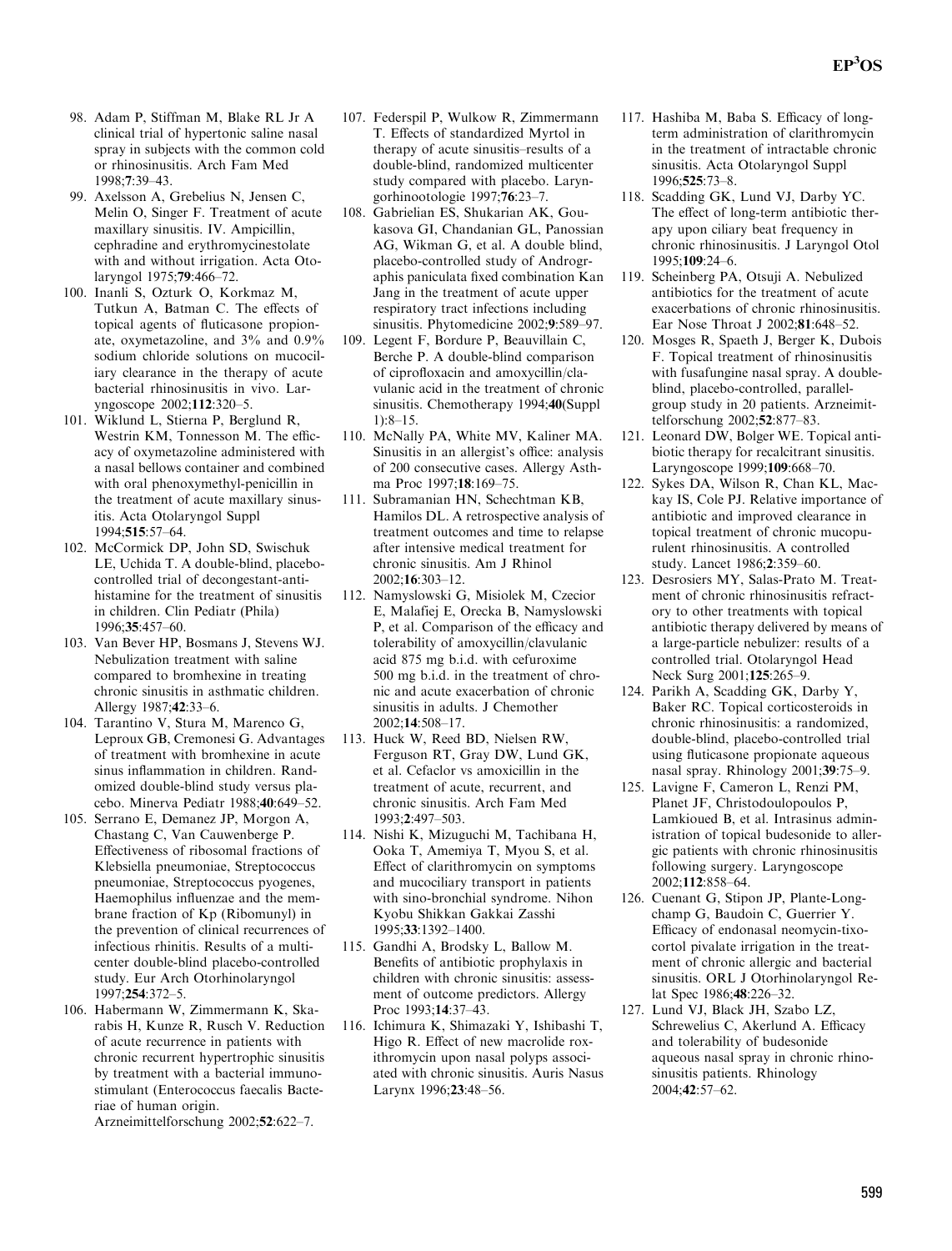- 128. Bachmann G, Hommel G, Michel Ol. Effect of irrigation of the nose with isotonic salt solution on adult patients with chronic paranasal sinus disease. Eur Arch Otorhinolaryngol 2000;257:537–41.
- 129. Taccariello M, Parikh A, Darby Y, Scadding G. Nasal douching as a valuable adjunct in the management of chronic rhinosinusitis. Rhinology 1999;37:29–32.
- 130. Rabago D, Zgierska A, Mundt M, Barrett B, Bobula J, Maberry R. Efficacy of daily hypertonic saline nasal irrigation among patients with sinusitis: a randomized controlled trial. J Fam Pract 2002;51:1049–55.
- 131. Shoseyov D, Bibi H, Shai P, Shoseyov N, Shazberg G, Hurvitz H. Treatment with hypertonic saline versus normal saline nasal wash of pediatric chronic sinusitis. J Allergy Clin Immunol 1998;101:602–5.
- 132. Szmeja Z, Golusinski W, Mielcarek-Kuchta D, Laczkowska-Przybylska J. Use of mucolytic preparations (Mucosolvan) in selected diseases of the upper respiratory tract. Part II. Otolaryngol Pol 1997;51:480–6.
- 133. Ponikau JU, Sherris DA, Kita H, Kern EB. Intranasal antifungal treatment in 51 patients with chronic rhinosinusitis. J Allergy Clin Immunol 2002;110:862–6.
- 134. Weschta M, Rimek D, Formanek M, Polzehl D, Podbielski A, Riechelmann H. Topical antifungal treatment of chronic rhinosinusitis with nasal polyps: a randomized, double-blind clinical trial. J Allergy Clin Immunol 2004;113:1122–8.
- 135. Ponikau JU, Sherris DA, Weaver A, Kita H. Treatment of chronic rhinosinusitis with intranasal amphotericin B: A randomized, placebo-controlled, double-blind pilot trial. J Allergy Clin Immunol 2005;115:125–31.
- 136. Weaver EM. Association between gastroesophageal reflux and sinusitis, otitis media, and laryngeal malignancy: a systematic review of the evidence. Am J Med 2003;115(Suppl 3A):81S–89S.
- 137. Phipps CD, Wood WE, Gibson WS, Cochran WJ. Gastroesophageal reflux contributing to chronic sinus disease in children: a prospective analysis. Arch Otolaryngol Head Neck Surg 2000;126:831–6.
- 138. Ulualp SO, Toohill RJ, Hoffmann R, Shaker R. Possible relationship of gastroesophagopharyngeal acid reflux with pathogenesis of chronic sinusitis. Am J Rhinol 1999;13:197–202.
- 139. Heintz B, Schlenter WW, Kirsten R, Nelson K. Clinical efficacy of Broncho-Vaxom in adult patients with chronic purulent sinusitis–a multi-centric, placebo-controlled, double-blind study. Int J Clin Pharmacol Ther Toxicol 1989;27:530–4.
- 140. Matthews BL, Kohut RI, Edelstein DR, Rybak LP, Rapp M, McCaffrey TV, et al. Evaluation of cefixime in the treatment of bacterial maxillary sinusitis. South Med J 1993;86:329–33.
- 141. Pakes GE, Graham JA, Rauch AM, Collins JJ. Cefuroxime axetil in the treatment of sinusitis. A review. Arch Fam Med 1994;3:165–75.
- 142. Fombeur JP, Barrault S, Koubbi G, Laurier JN, Ebbo D, Lecomte F, et al. Study of the efficacy and safety of ciprofloxacin in the treatment of chronic sinusitis. Chemotherapy 1994;40(Suppl 1):24–8.
- 143. Dijkstra MD, Ebbens FA, Poublon RM, Fokkens WJ. Fluticasone propionate aqueous nasal spray does not influence the recurrence rate of chronic rhinosinusitis and nasal polyps 1 year after functional endoscopic sinus surgery. Clin Exp Allergy 2004;34:1395– 400.
- 144. Mygind N, Pedersen CB, Prytz S, Sorensen H. Treatment of nasal polyps with intranasal beclomethasone dipropionate aerosol. Clin Allergy 1975;5:159–64.
- 145. Penttila M, Poulsen P, Hollingworth K, Holmstrom M. Dose-related efficacy and tolerability of fluticasone propionate nasal drops 400 microg once daily and twice daily in the treatment of bilateral nasal polyposis: a placebocontrolled randomized study in adult patients. Clin Exp Allergy 2000;30:94– 102.
- 146. Hadfield PJ, Rowe-Jones JM, Mackay IS. A prospective treatment trial of nasal polyps in adults with cystic fibrosis. Rhinology 2000;38:63–5.
- 147. Lildholdt T, Rundcrantz H, Bende M, Larsen K. Glucocorticoid treatment for nasal polyps. The use of topical budesonide powder, intramuscular betamethasone, and surgical treatment. Arch Otolaryngol Head Neck Surg 1997;123:595–600.
- 148. Lildholdt T, Fogstrup J, Gammelgaard N, Kortholm B, Ulsoe C. Surgical versus medical treatment of nasal polyps. Acta Otolaryngol 1988;105:140–3.
- 149. van Camp C, Clement PA. Results of oral steroid treatment in nasal polyposis. Rhinology 1994;32:5–9.
- 150. Damm M, Jungehulsing M, Eckel HE, Schmidt M, Theissen P. Effects of systemic steroid treatment in chronic polypoid rhinosinusitis evaluated with magnetic resonance imaging. Otolaryngol Head Neck Surg 1999;120:517–23.
- 151. Ricchetti A, Landis BN, Maffioli A, Giger R, Zeng C, Lacroix JS. Effect of anti-fungal nasal lavage with amphotericin B on nasal polyposis. J Laryngol Otol 2002;116:261–3.
- 152. Hartsel SC, Benz SK, Ayenew W, Bolard J. Na +,  $K$  + and Cl- selectivity of the permeability pathways induced through sterol-containing membranevesicles by amphotericin B and other polyene antibiotics. Eur Biophys J 1994;23:125–32.
- 153. Haye R, Aanesen JP, Burtin B, Donnelly F, Duby C. The effect of cetirizine on symptoms and signs of nasal polyposis. J Laryngol Otol 1998;112:1042–6.
- 154. Filiaci F, Zambetti G, Luce M, Ciofalo A. Local treatment of nasal polyposis with capsaicin: preliminary findings. Allergol Immunopathol (Madr) 1996;24:13–8.
- 155. Baudoin T, Kalogjera L, Hat Jl. Capsaicin significantly reduces sinonasal polyps. Acta Otolaryngol 2000;120:307–11.
- 156. Zheng C, Wang Z, Lacroix JS. Effect of intranasal treatment with capsaicin on the recurrence of polyps after polypectomy and ethmoidectomy. Acta Otolaryngol 2000;120:62–6.
- 157. Passali D, Bernstein JM, Passali FM, Damiani V, Passali GC, Bellussi L. Treatment of recurrent chronic hyperplastic sinusitis with nasal polyposis. Arch Otolaryngol Head Neck Surg 2003;129:656–9.
- 158. Drettner B, Ebbesen A, Nilsson M. Prophylactive treatment with flunisolide after polypectomy. Rhinology 1982;20:149–58.
- 159. Virolainen E, Puhakka H. The effect of intranasal beclomethasone dipropionate on the recurrence of nasal polyps after ethmoidectomy. Rhinology 1980;18:9–18.
- 160. Karlsson G, Rundcrantz H. A randomized trial of intranasal beclomethasone dipropionate after polypectomy. Rhinology 1982;20:144–8.